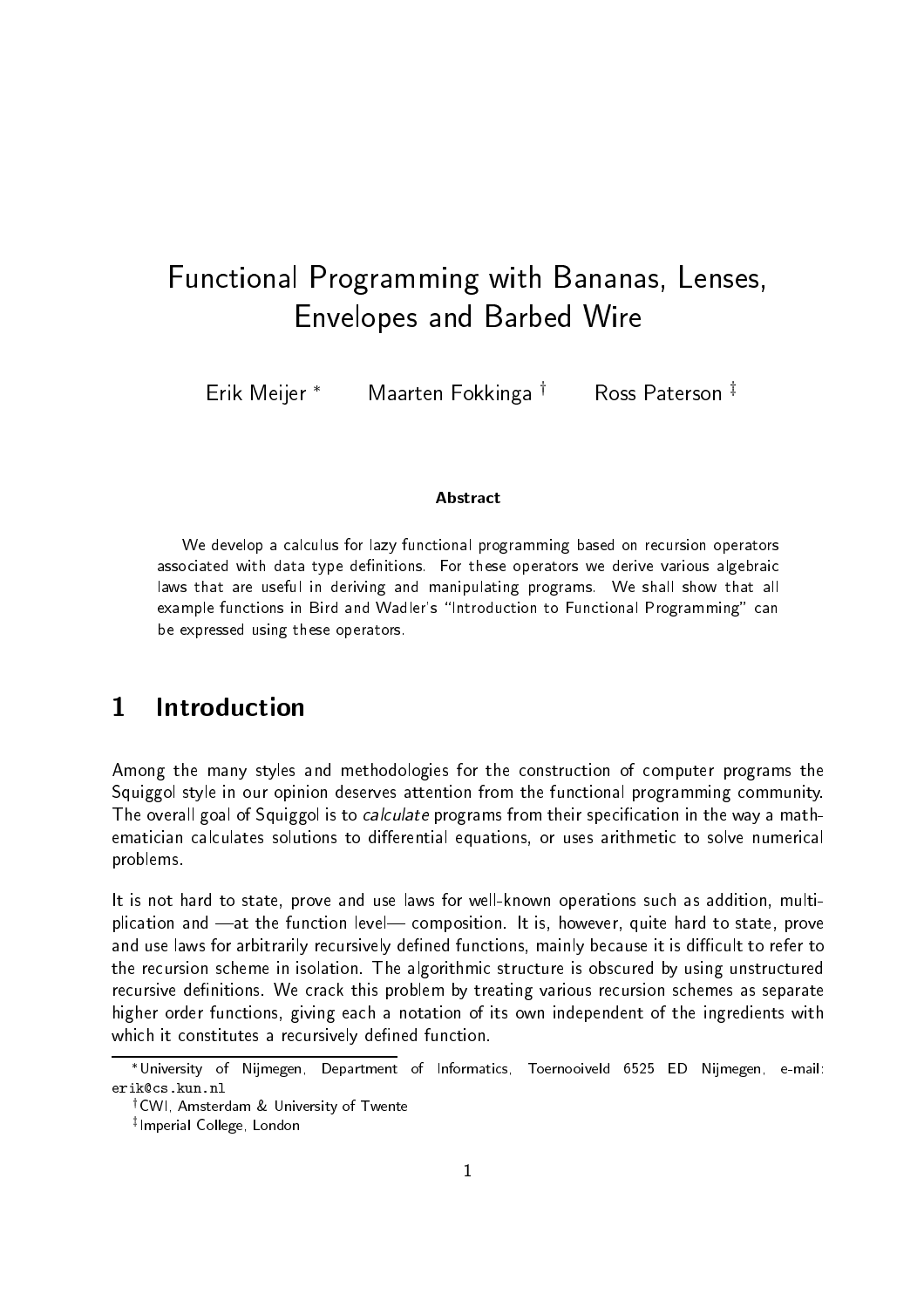This philosophy is similar in spirit to the structured programming methodology for imperative programming- The use of arbitrary gotos is abandoned in favour of structured control ow primitives such as conditionals and while-loops that replace fixed patterns of goto's, so that reasoning about programs becomes feasible and sometimes even elegant-left contention programs the question is which recursion schemes are to be chosen as a basis for a calculus of programs. We shall consider several recursion operators that are naturally associated with algebraic type denime theorems are proven and the proven about the subsequently are about the subsequently and subsequently a used to transform programs and prove their correctness.

Bird and Meertens 
 have identied several laws for specic data types most notably -nite lists using which they calculated solutions to various programming problems- By embedding the calculus into a categorical framework. Bird and Meertens' work on lists can be extended to arbitrary inductively denoted data types party and a group of Backhouse particles in the contract of Backhouse and extended the calculus to a relational framework, thus covering indeterminancy.

Independently, Paterson [21] has developed a calculus of functional programs similar in contents but very dissimilar in appearance (like many Australian animals) to the work referred to above. Actually if one pricks through the syntactic differences the laws derived by Paterson are the same and in some cases slightly more general than those developped by the Squiggolers.

This paper gives an extension of the theory to the context of lazy functional programming i-e for us a type is an  $\omega$ -cpo and we consider only continuous functions between types (categorically, we are working in the category CPO-category CPO-category CPO-category SET as done by for example, the category Malcolm [17] or Hagino [14] means that finite data types (defined as initial algebras) and infinite ata types (naditan as natural coalgebras) constitute that worlds-two dierent worlds-two dierent worldspossible to define functions by induction (catamorphisms) that are applicable to both finite and innite data types and arbitrary recursive denitions are not allowed- Working in CPO has the advantage that the carriers of initial algebras and final co-algebras coincide, thus there is a single data type that comprises both nite and innite elements- The price to be paid however is that partiality of both functions and values becomes unavoidable.

#### $\overline{2}$ The data type of lists

We shall illustrate the recursion patterns of interest by means of the specific data type of conslists- So the denitions given here are actually specic instances of those given in x- Modern functional languages allow the definition of cons-lists over some type  $A$  by putting:

$$
A* ::= Nil | Cons (A || A*)
$$

The recursive structure of this denition isemployed when writing functions <sup>A</sup>- <sup>B</sup> that destruct a list, alien catamorphisms from the greek press from the greek preposition - list in alien - list of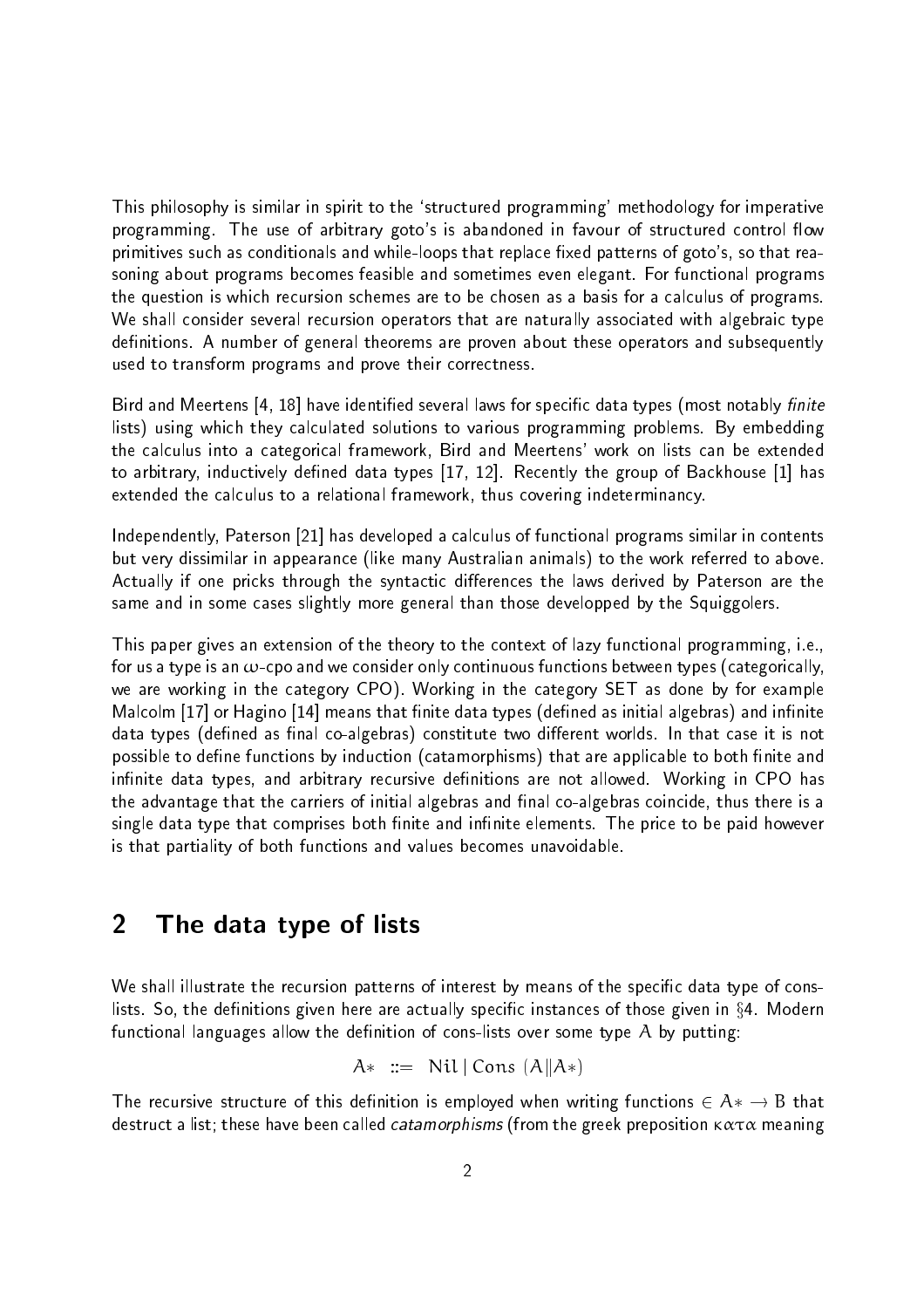downwards as in catastrophisms are functions are functions to a functions of the greek. The greek of the greek preposition meaning upwards as in anabolism that generate a list of type <sup>A</sup>- from a seed from B- Functions of type <sup>A</sup> <sup>B</sup> whose calltree has the shape of a conslist are called hylomorphisms (from the Aristotelian philosophy that form and matter are one,  $\nu\lambda$ oo meaning "dust" or "matter").

### Catamorphisms

Let <sup>b</sup> <sup>B</sup> and <sup>A</sup>kB B then a listcatamorphism <sup>h</sup> A- <sup>B</sup> is a function of the following form

$$
h Nil = b
$$
  
h (Cons (a, as)) = a  $\oplus$  (h as) (1)

in the notation of Birdwadler is a following write in the state of the state of the catamorphisms. by wrapping the relevant constituents between so called banana brackets

$$
h = (|b, \oplus) \tag{2}
$$

Countless list processing functions are readily recognizable as catamorphisms, for example length A-bool-filter p A-bool-filter p A-bool-filter p A-bool-filter p A-bool-filter p A-bool-filter p

length = 
$$
(0, \oplus)
$$
 where  $a \oplus n = 1 + n$   
filter  $p = (Nil, \oplus)$   
where  $a \oplus as = Cons (a, as), p a$   
 $= as, \qquad \neg p a$ 

Separating the recursion pattern for catamorphisms  $\llbracket \_ \rrbracket$  from its ingredients b and  $\oplus$  makes it feasible to reason about catamorphic programs in an algebraic way- For example the Fusion Law for catamorphisms over lists reads:

$$
f \circ [b, \oplus]
$$
 =  $[c, \otimes]$   $\Leftarrow$   $f b = c \land f (a \oplus as) = a \otimes (f as)$ 

Without special notation pinpointing catas, such as  $\|\_$  or foldr, we would be forced to formulate the fusion law as follows.

Let  $h$ ,  $g$  be given by  $h$  Nil  $= b$  $g Nil = c$  $\alpha$  , and as a structure as  $\alpha$  as  $\alpha$  as  $\alpha$  as  $\alpha$  as  $\alpha$  as  $\alpha$  and  $\alpha$  and  $\alpha$  as  $\alpha$  as  $\alpha$  $\mathbf{c}_1$ ,  $\mathbf{c}_2$ ,  $\mathbf{c}_3$ ,  $\mathbf{c}_4$ ,  $\mathbf{c}_5$ ,  $\mathbf{c}_6$ ,  $\mathbf{c}_7$ ,  $\mathbf{c}_8$ ,  $\mathbf{c}_7$ ,  $\mathbf{c}_8$ ,  $\mathbf{c}_7$ ,  $\mathbf{c}_8$ ,  $\mathbf{c}_7$ ,  $\mathbf{c}_8$ ,  $\mathbf{c}_7$ ,  $\mathbf{c}_8$ ,  $\mathbf{c}_7$ ,  $\mathbf{c}_8$ ,  $\mathbf{c}_7$ ,  $\mathbf{c}_8$ ,

A clumsy way of stating such a simple algebraic property-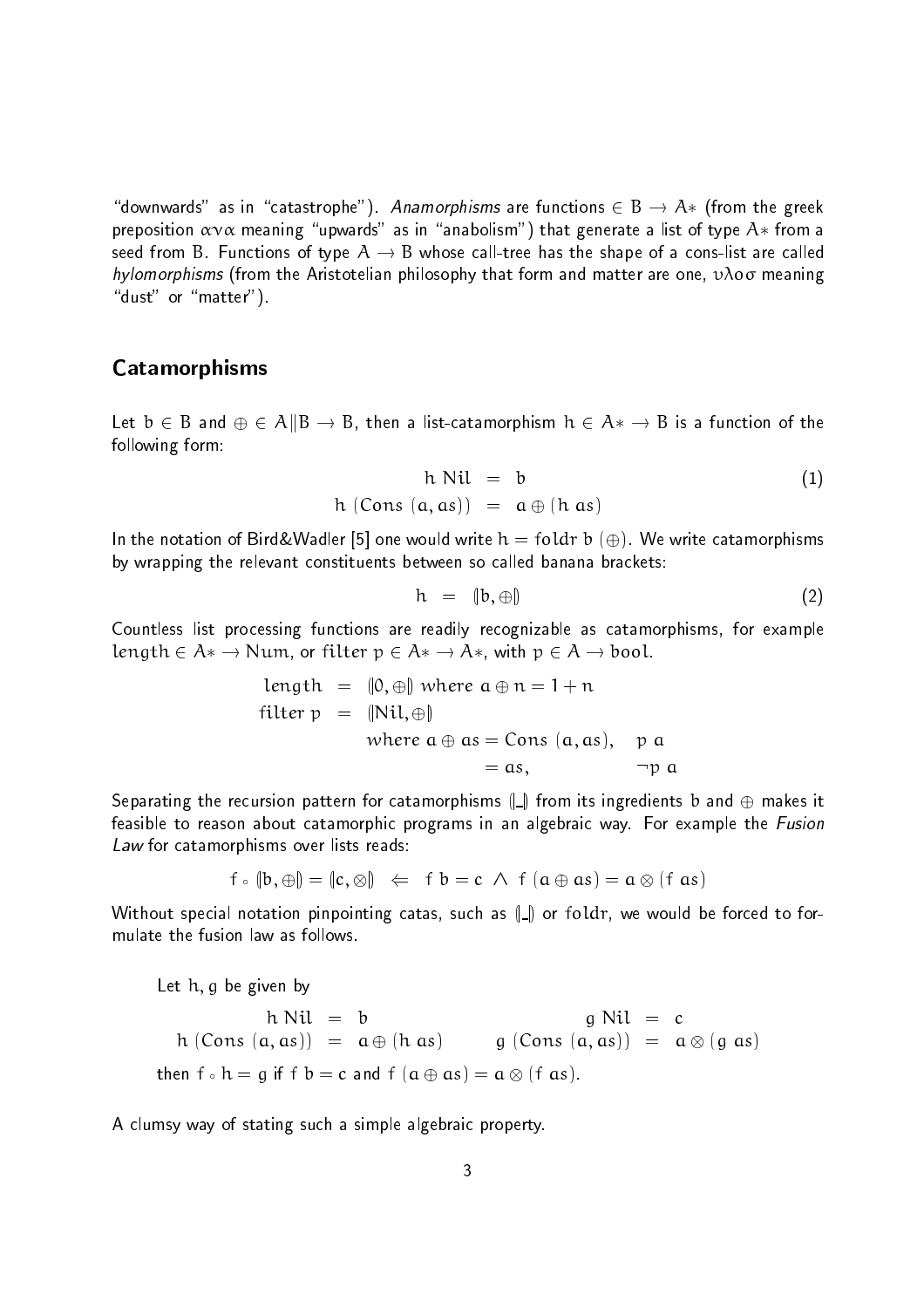#### Anamorphisms

Given a predicate  $p \in B \to \text{bool}$  and a function  $g \in B \to A||B$ , a list-anamorphism  $h \in B \to$ 

$$
h b = Nil, \t p b
$$
\n
$$
= Cons (a, h b'), \t otherwise
$$
\n
$$
where (a, b') = g b
$$
\n(3)

Anamorphisms are not well-known in the functional programming folklore, they are called unfold by BirdWadler who spend only few words only few words on the material and themby wrapping the relevant ingredients between concave lenses

$$
h = [g, p] \tag{4}
$$

Many important listvalued functions are anamorphisms for example zip <sup>A</sup>-kB- AkBwhich zips a pair of lists into a list of pairs-

$$
zip = [[g, p]]
$$
  
\n
$$
p (as, bs) = (as = Nil) \vee (bs = Nil)
$$
  
\n
$$
g (Cons (a, as), Cons (b, bs)) = ((a, b), (as, bs))
$$

Another anamorphism is iterate f which given  $a<sub>i</sub>$  constructs the infinite list of iterated applications of <sup>f</sup> to a-

$$
iterate f = [g, false^{\bullet}] where g a = (a, fa)
$$

we use  $\mathcal C$  to denote the constant function  $\Lambda x.c.$ 

Given f  $\subset$   $\prime$   $\cdot$  for  $\sim$  function fraction fraction fraction  $\sim$   $\sim$   $\prime$  for applies free every element in a given list.

$$
f * Nil = Nil
$$
  

$$
f * (Cons (a, as)) = Cons (f a, f * as)
$$

Since a list appears at both sides of its type, we might suspect that map can be written both as a catamorphism and as an anamorphisms- Indeed this is the case- As catamorphism  $\mathsf{f}*= \langle \mathsf{Nil}, \oplus \rangle$  where  $\mathfrak{a} \oplus \mathfrak{b} \mathfrak{s}=\mathsf{Cons}$   $(\mathfrak{f} \ \mathfrak{a},\mathfrak{b} \mathfrak{s}),$  and as anamorphism  $\mathfrak{f}*= \langle \mathfrak{g},\mathfrak{p}\rangle$  where  $p = mc$  -  $1$  and  $c = 1$  and  $c = 0$  and  $c = 0$  as  $c = 0$  as  $c = 0$  as  $c = 0$  and  $c = 0$  and  $c = 0$ 

## Hylomorphisms

A recursive function <sup>h</sup> <sup>A</sup> <sup>C</sup> whose calltree is isomorphic to a conslist i-e- a linear recursive function, is called a hylomorphism-Let  $v \in \mathcal{C}$  and  $\psi \in B$   $\vert \vert \psi \vert$  and  $\eta \in \mathcal{C}$  and  $\eta \in \mathcal{C}$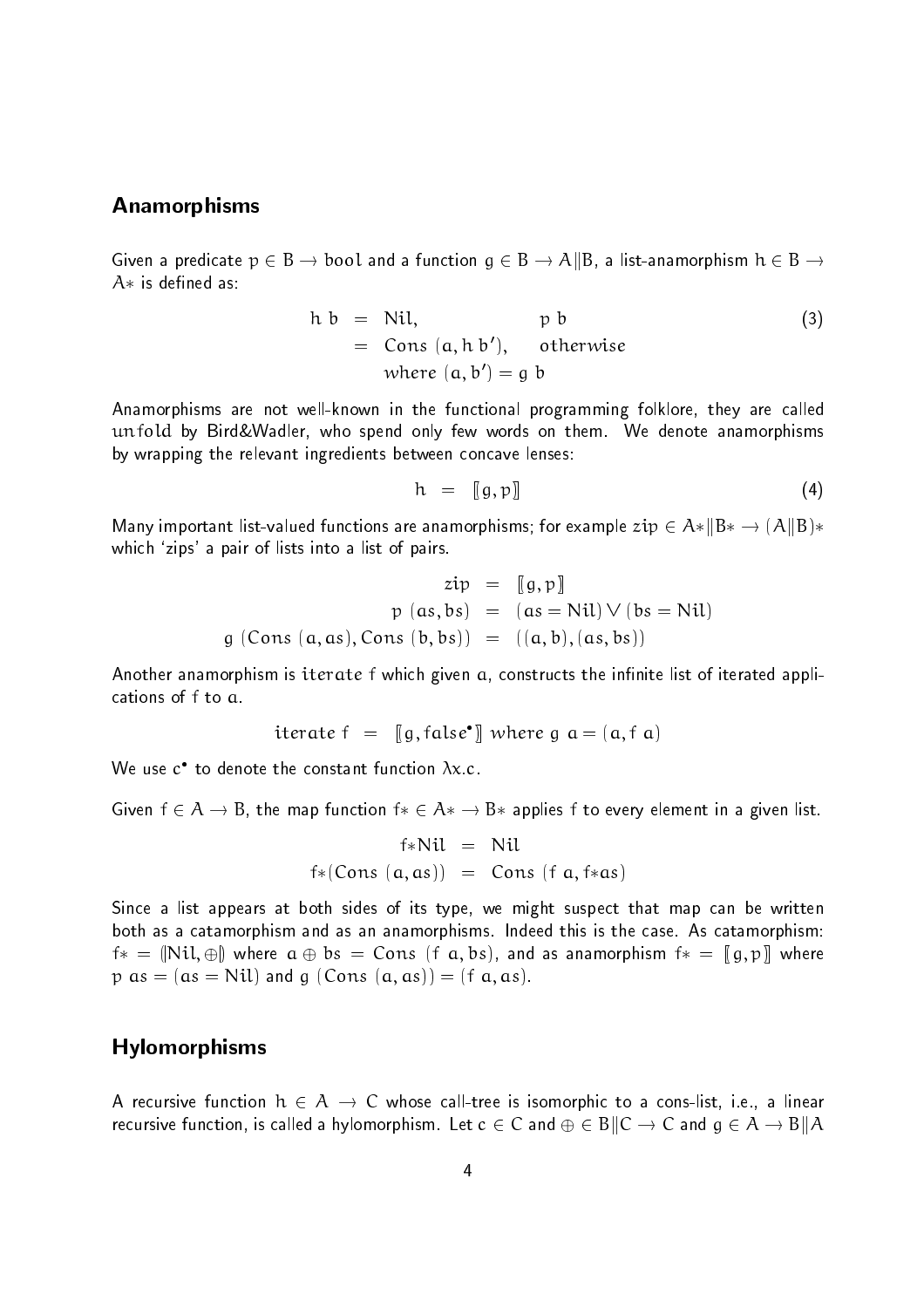and  $p \in A \rightarrow$  bool then these determine the hylomorphism h

$$
h a = c, \t p a
$$
\n
$$
= b \oplus (h a'), \text{ otherwise}
$$
\n
$$
\text{where } (b, a') = g a
$$
\n
$$
(5)
$$

This is exactly the same structure as an anamorphism except that Nil has been replaced by <sup>c</sup> and Cons by -We write hylomorphisms by wrapping the relevant parts into envelopes-

$$
h = [[c, \oplus), (g, p)]] \tag{6}
$$

A hylomorphism corresponds to the composition of an anamorphism that builds the call-tree as an explicit data structure and a catamorphism that reduces this data object into the required value.

$$
\llbracket (c, \oplus), (g, p) \rrbracket = \llbracket c, \oplus \rrbracket \circ \llbracket g, p \rrbracket
$$

A proof of this equality will be given in  $§15$ .

An archetypical hylomorphism is the factorial function

$$
fac = [[1, x), (g, p)]]
$$
  
\n
$$
pn = n = 0
$$
  
\n
$$
g(1+n) = (1+n, n)
$$

#### Paramorphisms

The hylomorphism definition of the factorial maybe correct but is unsatisfactory from a theoretic point of view since it is not inductively defined on the data type  $\mathfrak{num} ::= 0 \mid 1 + \mathfrak{num}$  . There is however no 'simple'  $\varphi$  such that  $\textsf{fac} = \lVert \varphi \rVert$ . The problem with the factorial is that it "eats its argument and keeps it too" [27], the brute force catamorphic solution would therefore have Fac-Teturn a pair  $(n, n)$  to be able to compute  $(n + 1)$ .

Paramorphisms were investigated by Meertens [19] to cover this pattern of primitive recursion. For type num a paramorphism is a function <sup>h</sup> of the form

$$
h \ 0 = b \tag{7}
$$
\n
$$
h \ (1+n) = n \oplus (h \ n)
$$

For lists a paramorphism is a function h of the form:

$$
h \text{ Nil} = b
$$
  

$$
h \text{ (Cons } (a, as)) = a \oplus (as, h as)
$$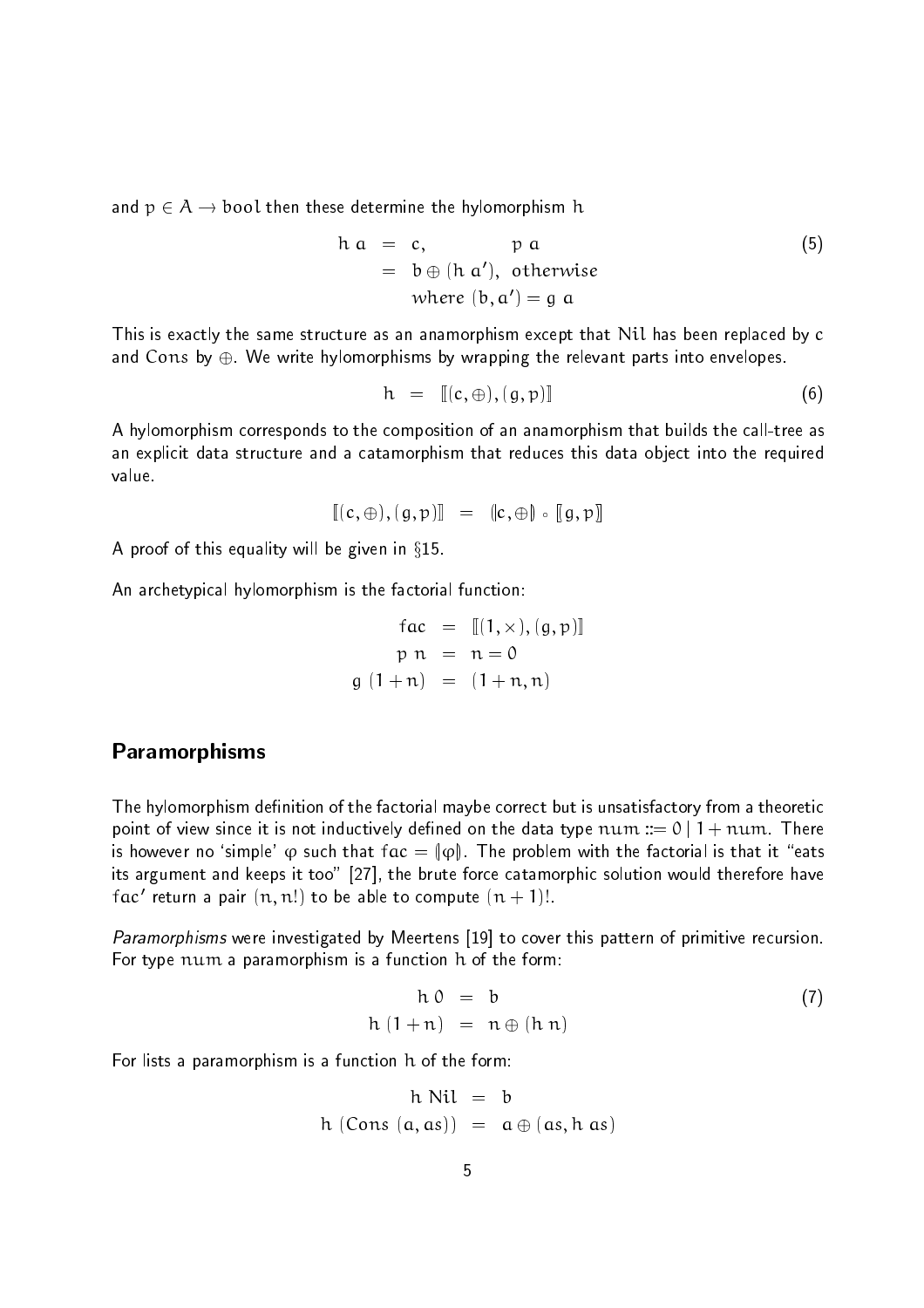we write paramorphisms by wrapping the relevant constituents in barbed wire  $\alpha$  -p  $\left(\frac{1}{2}\right)$  thus  $\mathbf{v}$  in a series factor for  $\mathbf{v}$  and  $\mathbf{v}$  is a series of  $\mathbf{v}$  in the function tails  $\mathbf{v}$  and  $\mathbf{v}$ which gives the list of all tail segments of a given list is defined by the paramorphism tails  $=$  $\mathcal{L}$  . The state is the state and  $\mathcal{L}$  and  $\mathcal{L}$  as  $\mathcal{L}$  as  $\mathcal{L}$  . The state is the state in the state in the state is the state in the state in the state is the state in the state in the state in the s

#### 3 Algebraic data types

In the preceding section we have given specific notations for some recursion patterns in connection with the particular type of conslists- In order to dene the notions of cata ana hylo and paramorphism for arbitrary data types, we now present a generic theory of data types and functions on them- For this we consider a recursive data type also called algebraic data type in iviiranda) to be defined as the least fixed point of a functor .

### **Functors**

A bifunctor  $\dagger$  is a binary operation taking types into types and functions into functions such that if  $f \in A \to B$  and  $g \in C \to D$  then  $f \nmid g \in A \nmid C \to B \nmid D$ , and which preserves identities and composition

$$
id \dagger id = id
$$
  

$$
f \dagger g \circ h \dagger j = (f \circ h) \dagger (g \circ j)
$$

Bifunctors are denoted by  $\dagger$ ,  $\dagger$ ,  $\S$ , ...

A monofunctor is a unary type operation F, which is also an operation on functions,  $F \in (A \rightarrow$ af Af Bf that preserves the identity and composition- in the international compositionmonofunctors- In view of the notation A- we write the application of a functor as a postx AF- In x we will show that - isa functor indeed-

The data types found in all current functional languages can be defined by using the following basic functors.

**Product** The (BZY) product  $D||D$  of two types  $D$  and  $D$  and its operation  $||$  on functions are defined as:

$$
D||D' = \{(d, d') \mid d \in D, d' \in D'\}
$$

<sup>&</sup>lt;sup>1</sup>We give the definitions of various concepts of category theory only for the special case of the category also functions are really end to construct and so only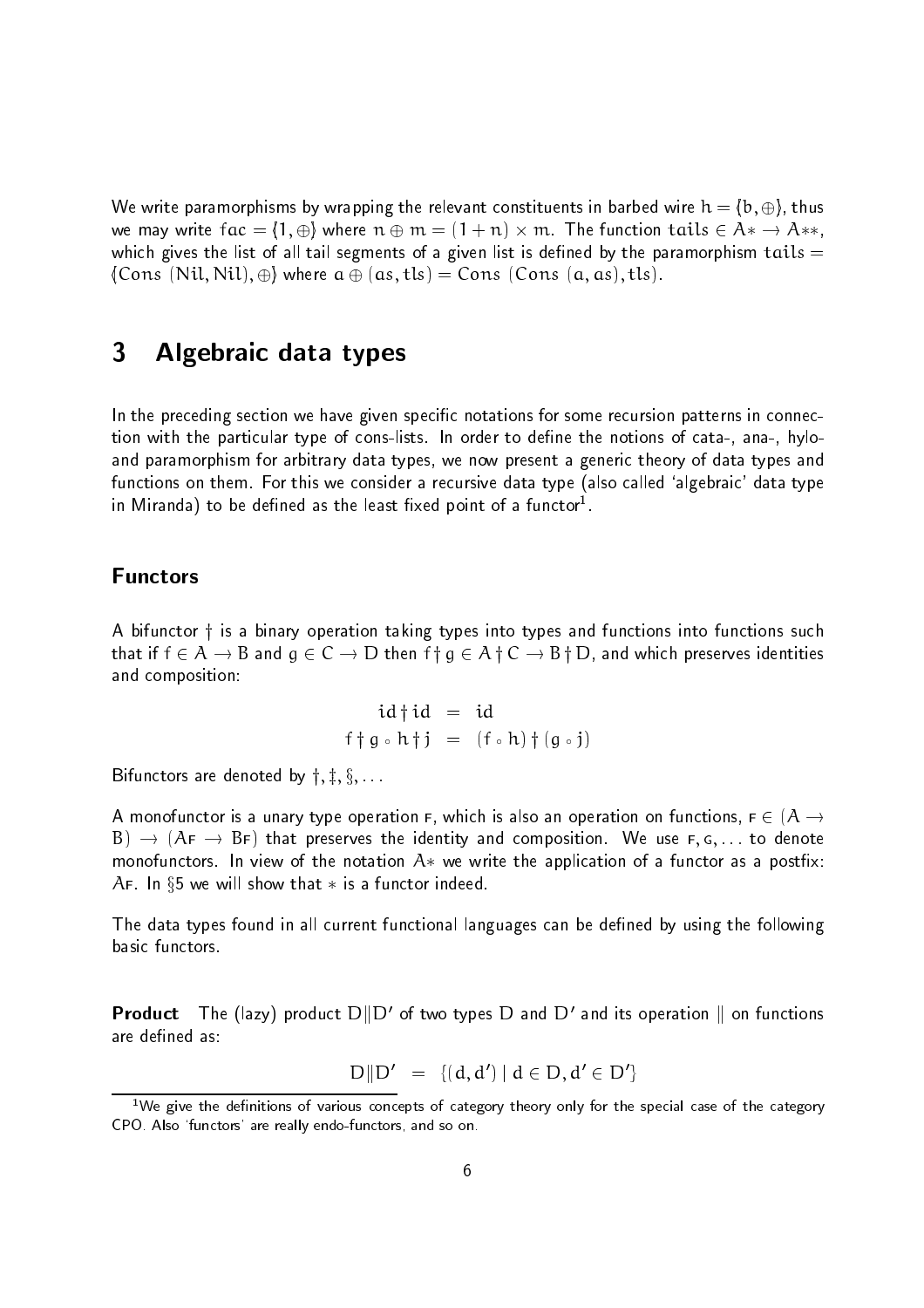$$
(\mathsf{f} \Vert \mathsf{g}) \ (\mathsf{x}, \mathsf{x}') \ = \ (\mathsf{f} \ \mathsf{x}, \mathsf{g} \ \mathsf{x}')
$$

Closely related to the functor  $\parallel$  are the projection and tupling combinators:

$$
\dot{\pi}(x, y) = x
$$
  
\n
$$
\dot{\pi}(x, y) = y
$$
  
\n
$$
(f \triangle g) x = (f x, g x)
$$

Using  $\alpha$ , if and  $\alpha$  is can express figure in  $\alpha$  , if  $\alpha$  is  $\alpha$  is an also denote a dening  $\mu$  and the doubling combinator  $\Delta$  iversity childer  $\Delta$  of  $\mu$  in  $\alpha$  -  $\Delta$ 

 $\mathsf{Sum} \quad \mathsf{The} \, \mathsf{sum} \, \mathsf{D} \, | \, \mathsf{D}' \, \mathsf{of} \, \mathsf{D}$  and  $\mathsf{D}' \, \mathsf{and} \, \mathsf{the} \, \mathsf{operation} \, | \, \mathsf{on} \, \mathsf{function} \, \mathsf{s} \, \mathsf{are} \, \mathsf{defined} \, \mathsf{as} \mathsf{:}$ 

$$
D | D' = (\{0\} || D) \cup (\{1\} || D') \cup \{\perp\}
$$
  
(f | g)  $\perp = \perp$   
(f | g) (0, x) = (0, f x)  
(f | g) (1, x') = (1, g x')

The arbitrarily chosen numbers and are used to tag the values of the two summands so that they can be distinguished. Closely related to the functor  $\mid$  are the injection and selection combinators

$$
\begin{array}{rcl}\ni x & = & (0, x) \\
& i y & = & (1, y) \\
\text{(f } \triangledown g) \perp & = & \perp \\
\text{(f } \triangledown g) \ (0, x) & = & f x \\
\text{(f } \triangledown g) \ (1, y) & = & g y\n\end{array}
$$

with which we can write  $f \mid g = (\mathfrak{i} \circ f) \bigtriangledown (\mathfrak{i} \circ g)$ . Using  $\nabla$  which removes the tags from its argument,  $\nabla \perp = \perp$  and  $\nabla \,\, (\mathfrak{i},\mathfrak{x})=\mathfrak{x}$ , we can define  $\mathfrak{f}\, \triangledown\, g=\nabla\, \circ\, \mathfrak{f}\mid g$ .

Arrow The operation  $\to$  that forms the function space  $D\to D^-$  of continuous functions from  $D$  to  $D$  , has as action on functions the wrapping Tunction:

$$
(\mathsf{f} \to \mathsf{g}) \mathsf{h} = \mathsf{g} \circ \mathsf{h} \circ \mathsf{f}
$$

Often we will use the alternative notation g f <sup>h</sup> - <sup>g</sup> <sup>h</sup> f where we have swapped the arrow already so that upon application the arguments need not be moved, thus localizing the changes occurring during calculations. The functional  $|$  f  $\leftarrow$  q)  $|$  h  $=$  f  $\circ$  fiF  $\circ$  q wraps its F-ed argument between f and g.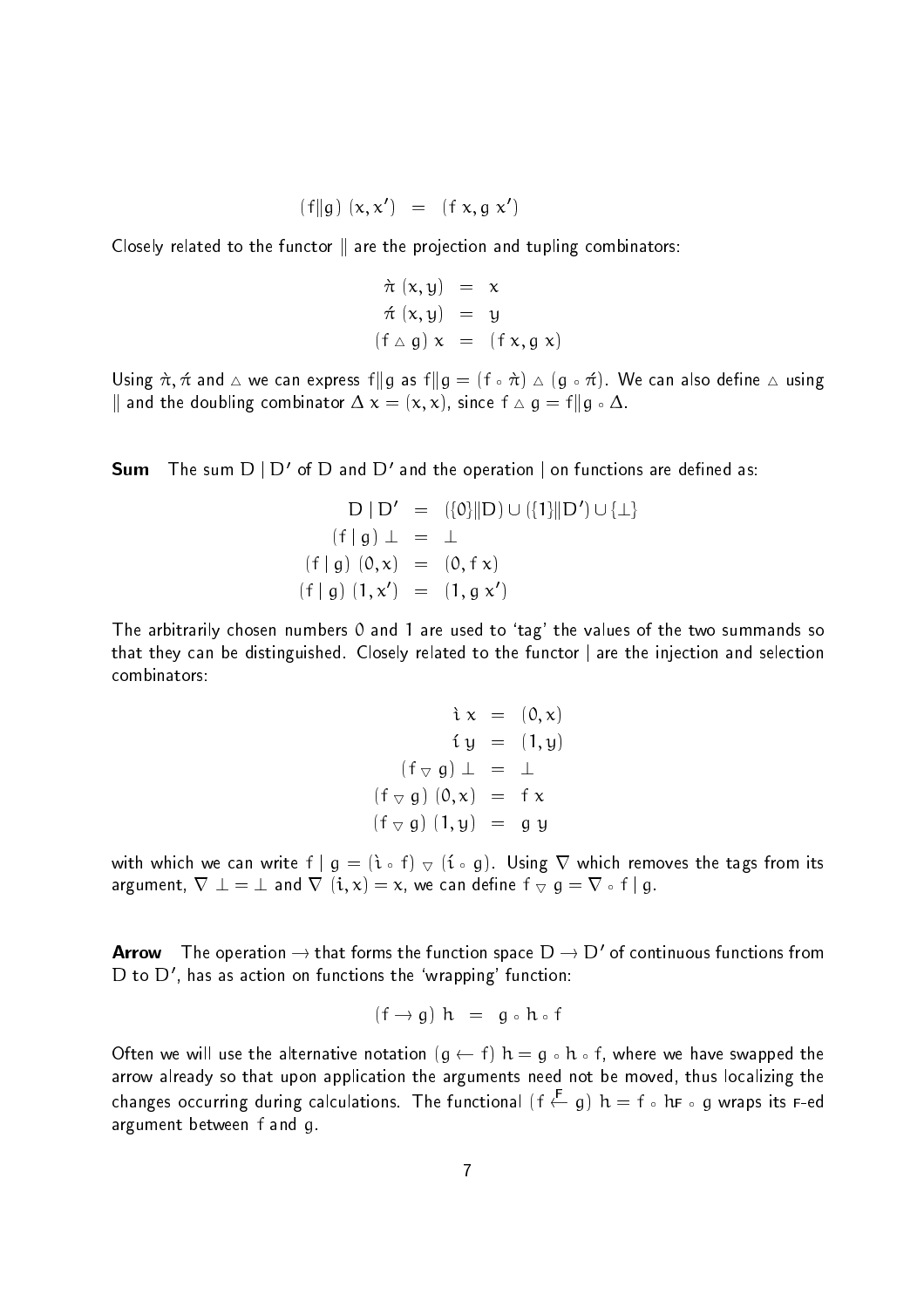Closely related to the  $\rightarrow$  are the combinators:

$$
curry f x y = f (x, y)
$$
  
uncurray f (x, y) = f x y  
eval (f, x) = f x

note that is contravariant in its relativity in the start is related to the first in the first contract of the

Identity- Constants The identity functor <sup>I</sup> is dened on types as <sup>D</sup><sup>I</sup> - <sup>D</sup> and on functions as <sup>f</sup><sup>I</sup> - f- Any type <sup>D</sup> induces a functor with the same name D whose operation on objects is given by CD - D and on functions fD - id-

Lifting For mono-functors  $F$ , G and bi-functor  $\dagger$  we define the mono-functors FG and F $\dagger$ G by

$$
\begin{array}{rcl}\n\mathbf{x}(\mathsf{FG}) & = & (\mathsf{xF})\mathsf{G} \\
\mathbf{x}(\mathsf{F} \mathsf{f} \mathsf{G}) & = & (\mathsf{xF}) \mathsf{f} \ (\mathsf{xc})\n\end{array}
$$

for both types and functions  $x$ .

In view of the rst equation we need not write parenthesis in xFG- Notice that in FyG the bifunctor <sup>y</sup> is lifted to act on functors rather than on objects FyG is itself a monofunctor-

Sectioning Analogous to the sectioning of binary operators a <sup>b</sup> - <sup>a</sup> <sup>b</sup> and b <sup>a</sup>  $a \oplus b$  we define sectioning of bi-functors  $\dagger$ ;

$$
\begin{array}{rcl} (A\dagger) & = & \underline{A}\dagger\mathsf{I} \\ (f\dagger) & = & f\dagger\mathsf{id} \end{array}
$$

 $\mathbf{u}$  is a grad farmer in the fact of  $\mathbf{v}$  and  $\mathbf{v}$  in the second of  $\mathbf{v}$  in its second of  $\mathbf{v}$ e-e-contract i-mand-contract i-mand-contract i-mand-contract i-mand-contract i-mand-contract i-mand-contract i-

It is not too difficult to verify the following two properties of sectioned functors:

$$
(f\dagger) \circ g(A\dagger) = g(B\dagger) \circ (f\dagger) \qquad \text{for all } f \in A \to B \tag{8}
$$

$$
(f\dagger) \circ (g\dagger) = ((f \circ g)\dagger) \tag{9}
$$

Taking <sup>f</sup> <sup>y</sup> <sup>g</sup> - <sup>g</sup> fthus fy-f gives some nice laws for function composition-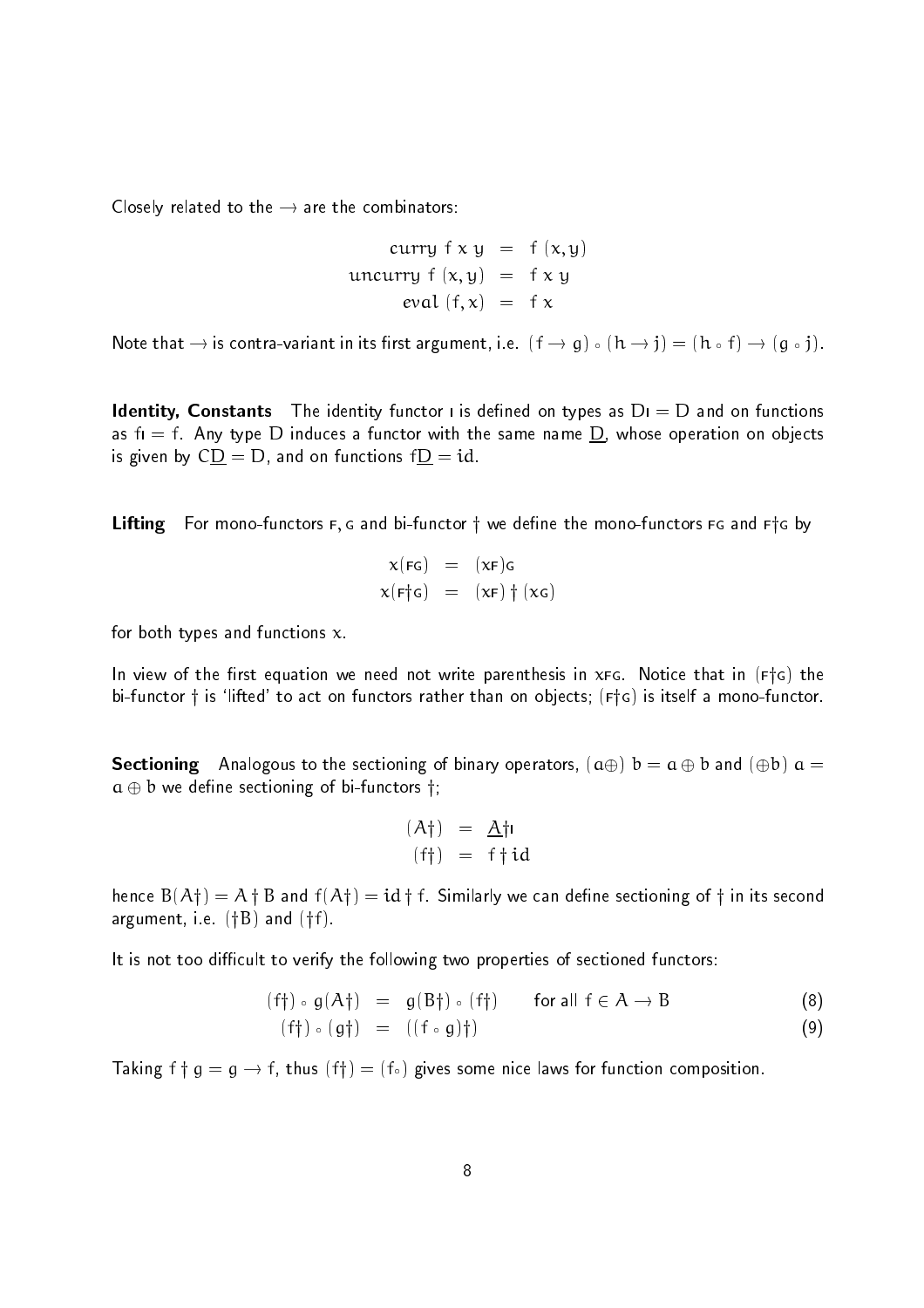#### Laws for the basic combinators

There are various equations involving the above combinators, we state nothing but a few of these- In parsing an expression function composition has least binding power while <sup>k</sup> binds stronger than  $\vert$ .

$$
\begin{array}{rcl}\n\hline\n\dot{\pi} \circ f \|g = f \circ \dot{\pi} & f |g \circ \dot{\tau} = \dot{\tau} \circ f \\
\hline\n\dot{\pi} \circ f \triangle g = f & f \circ g \circ \dot{\tau} = f \\
\hline\n\dot{\pi} \circ f |g = g \circ \dot{\pi} & f |g \circ \dot{\tau} = f \circ g \\
(\dot{\pi} \circ h) \triangle (\dot{\pi} \circ h) = h & (h \circ \dot{\tau}) \nabla (h \circ \dot{\tau}) = h \Leftrightarrow h \text{ strict} \\
\hline\n\dot{\pi} \triangle \dot{\pi} = id & \dot{\tau} \nabla \dot{\tau} = id \\
\hline\n\dot{\pi} \triangle \dot{\pi} = (f \circ h) \triangle (g \circ j) & f \circ g \circ h | j = (f \circ h) \nabla (g \circ j) \\
f \triangle g \circ h = (f \circ h) \triangle (g \circ h) & f \circ g \nabla h = (f \circ g) \nabla (f \circ h) \Leftrightarrow f \text{ strict} \\
f \|g = h \| j = f = h \triangle g = j & f | g = h | j = f = h \triangle g = j \\
f \triangle g = h \triangle j = f = h \triangle g = j & f \nabla g = h \nabla j = f = h \triangle g = j\n\end{array}
$$

A nice law relating  $\triangle$  and  $\triangledown$  is the *abides law*.

$$
(f \triangle g) \triangle (h \triangle j) = (f \triangle h) \triangle (g \triangle j)
$$
 (10)

#### Varia

The one element type is denoted 1 and can be used to model constants of type  $A$  by nullary functions of type A- The only member of called void isdenoted by -

In some examples we use for a given predicate  $p \in A \rightarrow \text{bool}$ , the function:

$$
p? \in A \rightarrow A | A
$$
  

$$
p? a = \perp, \quad p a = \perp
$$
  

$$
= \lambda a, \quad p a = true
$$
  

$$
= \lambda a, \quad p a = false
$$

thus <sup>f</sup> <sup>g</sup> <sup>p</sup> models the familiar conditional if <sup>p</sup> then <sup>f</sup> else <sup>g</sup> - The function VOID maps its argument to void VOID x - - Some laws that hold for these functions are

$$
VOID \circ f = VOID
$$
  

$$
p? \circ x = x | x \circ (p \circ x)?
$$

In order to make recursion explicit, we use the operator  $\mu \in (A \to A) \to A$  defined as:

$$
\mu f = x
$$
 where  $x = f x$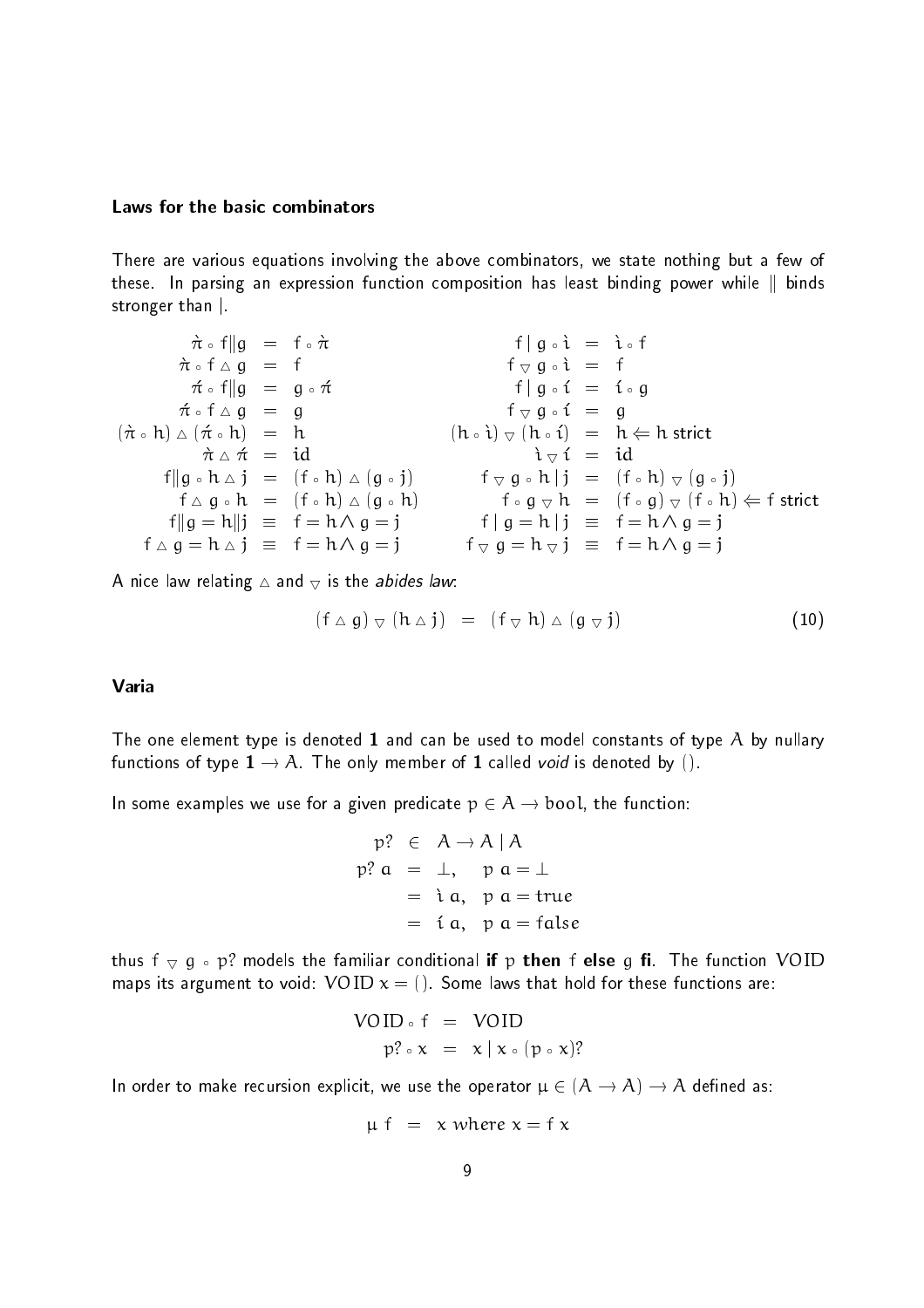we assume that recursion like  $\alpha$  - is well denote the metalanguage-

the function and  $\mathbb{F}/V$  is called a polymorphic and  $\mathbb{F}/V$  and  $\mathbb{F}/V$  are constant any polymorphic and function- <sup>A</sup> natural transformation isa family of functions A omitting subscripts whenever  $posible)$  such that:

$$
\forall f: f \in A \to B: \varphi_B \circ f_F = f_G \circ \varphi_A \tag{11}
$$

As a convenient shorthand for <code>(III</code>) we use  $\phi\,\in\,\texttt{F}\,\rightarrow\,\texttt{G}$  to denote that  $\phi$  is a natural transformation- The Theorems For Free! theorem of Wadler deBruin and Reynolds states that any function denable in the polymorphic calculus is a natural transformation- If  $\varphi$  is defined using  $\mu$ , one can only conclude that (11) holds for strict f.

#### Recursive types

After all this stuff on functors we have finally armed ourselves sufficiently to abstract from the peculiarities of cons-lists, and formalize recursively defined data types in general.

Let <sup>F</sup> be a monofunctor whose operation of functions is continuous i-e- all monofunctors dened using the above basic functors or any of the mapfunctors introduced in x- Then there exists a type L and two strict functions  $in_F \in L_F \to L$  and  $out_F \in L \to L_F$  (omitting subscripts whenever possible) which are each others inverse and even  $\mathrm{id}\,=\,\mu(\mathfrak{m}\,\leftarrow\, \mathfrak{out})$ , we have the pair  $\alpha$  denote the pair and say the pair  $\alpha$  is the least  $\alpha$  in and say that  $\alpha$ point of F- Since in and out are each others inverses we have that LF is isomorphic to L and indeed L is  $-$  upto isomorphism  $-$  a fixed point of  $F$ .

For example taking  $X$ L  $= {\bf 1} \mid {\rm A} \Vert X$ , we have that  $({\rm A*}, {\rm in}) = \mu$ L defines the data type of conslists over A-for any type A-for any put A-for any type A-formation and Constanting and Constanting and Constant  $\alpha$  , and get the more familiar  $\alpha$  ,  $\alpha$  ,  $\alpha$  ,  $\alpha$  ,  $\alpha$  ,  $\alpha$  ,  $\alpha$  ,  $\alpha$  ,  $\alpha$  ,  $\alpha$  ,  $\alpha$  ,  $\alpha$  ,  $\alpha$  ,  $\alpha$  ,  $\alpha$  ,  $\alpha$  ,  $\alpha$  ,  $\alpha$  ,  $\alpha$  ,  $\alpha$  ,  $\alpha$  ,  $\alpha$  ,  $\alpha$  ,  $\alpha$  ,  $\alpha$  ,  $\alpha$  ,  $\alpha$  , trees with leaves of type  $\mathcal A$  results from taking the least fixed point of  $\mathsf{X}\tau = \mathbf{1} \mid \mathcal A \mid \mathsf X\|\mathsf X$ Backward lists with elements of type  $A$ , or snoc lists as they are sometimes called, are the least fixed point of  $\mathsf{X}_\mathsf{L} = \mathbf{1} \mid \mathsf{X} \|\mathsf{A}$ . Natural numbers are specified as the least fixed point of  $X_{\mathsf{N}} = \mathbf{1} \mid X$ 

## 4

Now that we have given a generic way of defining recursive data types, we can define cata-, ana jinyi oʻana paramorphisms over arbitrary aata typesi. Let  $\{v_i v_j - \mu v_j \mid \psi \in I \}$  in  $i \neq j$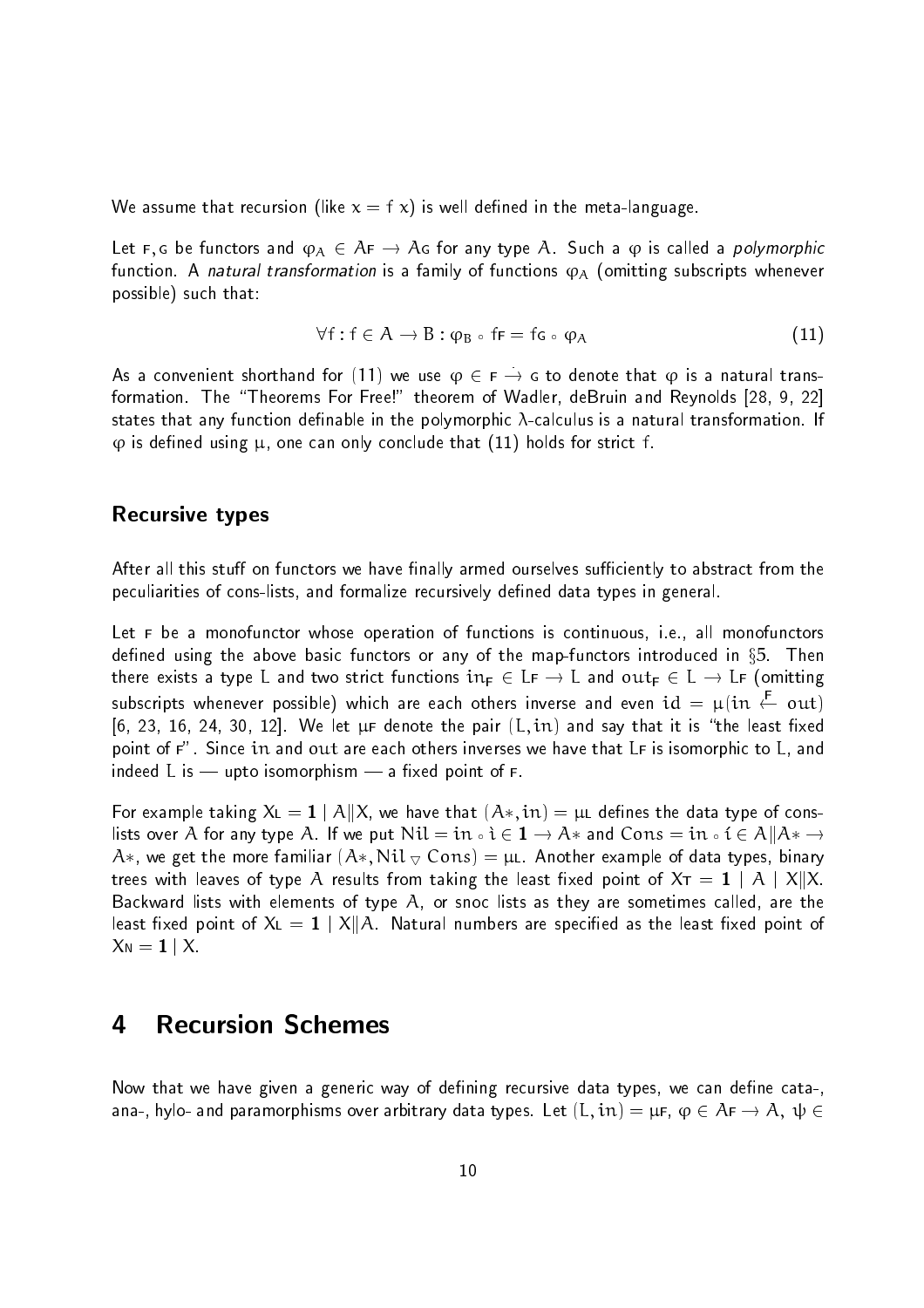$A \rightarrow AF$ ,  $\xi \in (A||L)F \rightarrow A$  then we define

$$
\left\|\varphi\right\|_{\mathsf{F}} = \mu(\varphi \stackrel{\mathsf{F}}{\leftarrow} \text{out}) \tag{12}
$$

$$
[\![\psi]\!]_F = \mu(\text{in} \stackrel{\mathsf{F}}{\leftarrow} \psi) \tag{13}
$$

$$
\llbracket \varphi, \psi \rrbracket_{\mathsf{F}} = \mu(\varphi \stackrel{\mathsf{F}}{\leftarrow} \psi) \tag{14}
$$

$$
\{\xi\}_{F} = \mu(\lambda f. \ \xi \circ (\mathrm{id} \wedge f) \varepsilon \circ \mathrm{out}) \tag{15}
$$

When no confusion can arise we omit the F subscripts.

Definition (13) agrees with the definition given in §2; where we wrote  $\lbrack\! \lbrack e,\oplus\rbrack\! \rbrack$  we now write  $\left\Vert e^{\bullet}\right\Vert_{\nabla}\left( \bigoplus\right) \right\Vert_{\nabla}$ 

Definition (14) agrees with the informal one given earlier on; the notation  $\llbracket (g, p) \rrbracket$  of  $\S 2$  now becomes  $\left[ \left( \text{VOID} \mid g \right) \circ p? \right]$ .

Definition (15) agrees with the earlier one in the sense that taking  $\psi = \mathfrak{c}_-\triangledown \oplus$  and  $\psi =$  $(\text{VOID} \mid g) \circ p?$  makes  $\llbracket (\textbf{c}^{\bullet}, \oplus), (\textbf{g}, p) \rrbracket$  equal to  $\llbracket \phi, \psi \rrbracket$ .

Definition (15) agrees with the description of paramorphisms as given in  $\S$ 2 in the sense that  $\{\mathbf b, \oplus\}$  equals  $\{\mathbf b^\bullet \vee (\oplus)\}$  here.

### Program Calculation Laws

Rather than letting the programmer use explicit recursion we encourage the use of the above xed recursion patterns by providing a shopping list of laws that hold for these patterns- For each  $\Omega$ -morphism, with  $\Omega \in \{$ cata, ana, para}, we give an evaluation rule, which shows how such a morphism can be evaluated, a *Uniqueness Property*, a canned induction proof for a given function to be a  $\Omega$ -morphism, and a *fusion law*, which shows when the composition of some function with an morphism is again an morphism- All these laws can be proved by mere equational reasoning using the following properties of general recursive functions- The rst one is a free theorem for the xed point operator A A <sup>A</sup>

$$
f(\mu g) = \mu h \iff f \text{ strict } \wedge f \circ g = h \circ f \tag{16}
$$

Theorem (10) appears under different names in many places  $|ZU, \delta, Z, 15, 7, Z5, 15, 31|$ . In this paper is paper in the called - this paper is will be called - the called - the called - the called - the c

The strictness condition in  $(16)$  can sometimes be relaxed by using

$$
f(\mu g) = f'(\mu g') \Leftrightarrow f \perp = f' \perp \wedge f \circ g = h \circ f \wedge f' \circ g' = h \circ f' \qquad (17)
$$

<sup>-</sup>Other references are welcome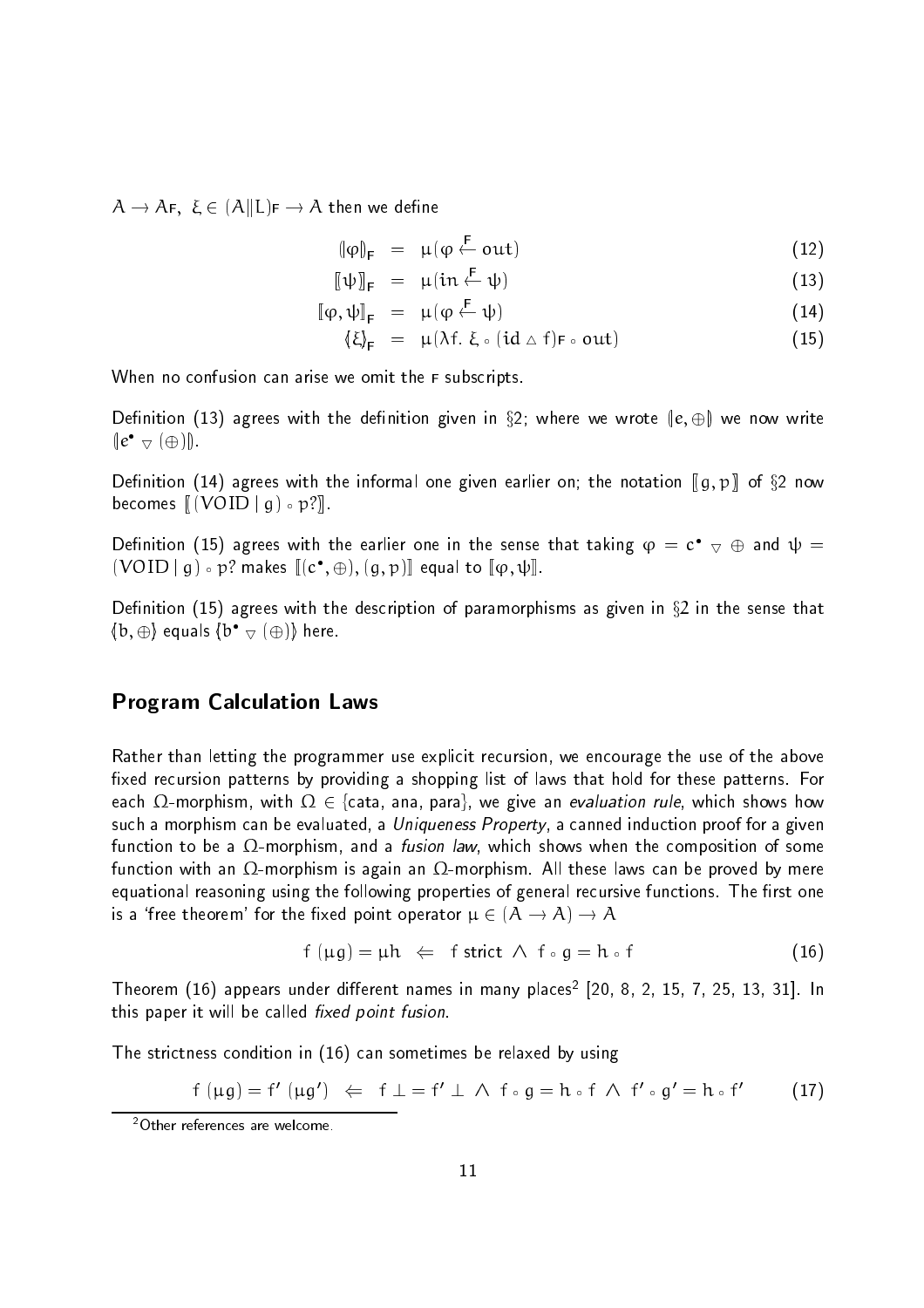Fixed point induction over the predicate  $P(q,q) = 1$   $q = 1$  g-will prove  $(11)$ .

For hylomorphisms we prove that they can be split into an ana- and a catamorphism and show how computation may be shifted within a hylomorphism- A number of derived laws show the relation between certain cata and anamorphisms- These laws are not valid in SET- The hylomorphism laws follow from the following theorem:

$$
\mu(f \stackrel{\mathsf{F}}{\leftarrow} g) \circ \mu(h \stackrel{\mathsf{F}}{\leftarrow} j) = \mu(f \stackrel{\mathsf{F}}{\leftarrow} j) \quad \Leftarrow \quad g \circ h = id \tag{18}
$$

## Catamorphisms

**Evaluation rule** The evaluation rule for catamorphisms follows from the fixed point property <sup>x</sup> - f <sup>x</sup> -f x

$$
\{\varphi\} \circ in = \varphi \circ (\varphi)\iota \qquad \qquad \text{(CataEval)}
$$

It states how to evaluate an application of  $\|\varphi\|$  to an arbitrary element of L (returned by the constructor in); namely, apply  $\|\varphi\|$  recursively to the argument of in and then  $\varphi$  to the result.

For cons lists  $(\mathsf{A}*,\mathsf{Nil}~\triangledown~\mathsf{Cons})~=~\mathsf{\mu}$ L where  $\mathsf{XL}~=~\mathbf{1}~\mid~\mathsf{A}\| \mathsf{X}$  and  $\mathsf{fL}~=~\mathsf{id}~\mid~\mathsf{id} \| \mathsf{f}$  with catamorphism  $\|c \nabla \oplus \|$  the evaluation rule reads:

$$
\|c \vee \oplus\| \circ \text{Nil} = c \tag{19}
$$

$$
\|c \vee \oplus\| \circ \text{Cons} = \oplus \circ id \|\|c \vee \oplus\| \tag{20}
$$

i-the variable free formulation of  $\mathbf W$ used for parameter pattern matching-

UP for catamorphisms The Uniqueness Property can be used to prove the equality of two functions without using induction explicitly.

$$
f = (\hspace{-1pt}[\phi] \hspace{2pt}]\equiv\hspace{2pt} f \,\circ\, \bot = (\hspace{-1pt}[\phi] \hspace{2pt}]\circ\, \bot \hspace{2pt} \wedge \hspace{2pt} f \,\circ\, in = \phi \,\circ\, f \hspace{2pt} \bot \hspace{2pt} (\mathsf{Cat}\mathsf{aUP})
$$

A typical induction proof for showing  $\mathsf{f} = \llbracket \phi \rrbracket$  takes the following steps. Check the induction base: <code>f</code>  $\circ$  <code> $\bot = \P$  $\phi$ </code>  $\circ$  <code> $\bot$  . Assuming the induction hypothesis f<code>L</code>  $=$   $\P$  $\phi$ ]<code>L</code> proceed by calculating:</code>

 $\epsilon =$  induction hypothesis  $\mathbf{r}$  -  $\mathbf{r}$  ,  $\mathbf{r}$  ,  $\mathbf{r}$  ,  $\mathbf{r}$  $\varphi \circ (\varphi)$ L evaluation rule (CataEval)  $=$  $\left\Vert \varphi\right\Vert \circ$  in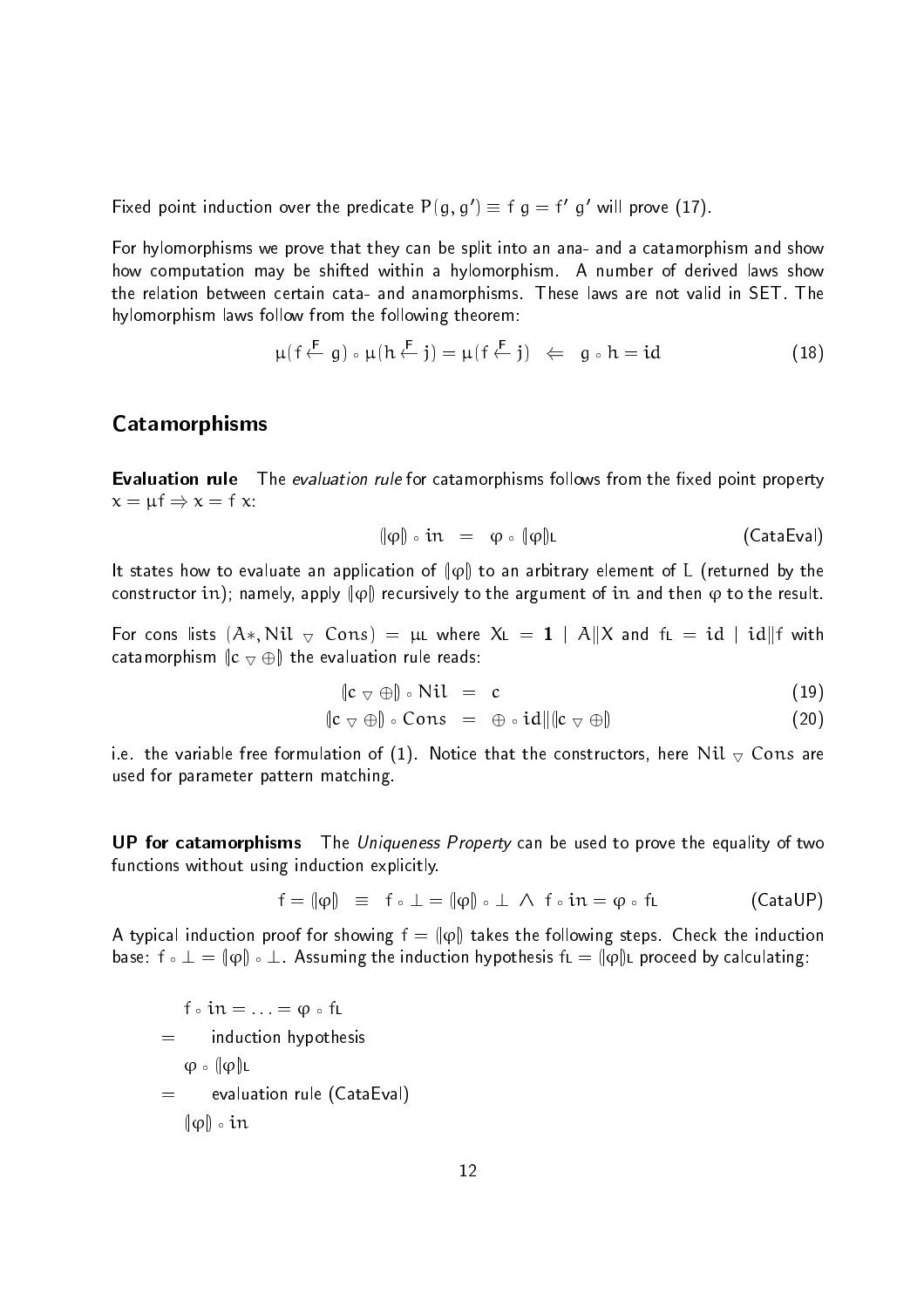to conclude that  $\mathsf{f} = \llbracket \phi \rrbracket$ . The schematic set-up of such a proof is done once and for all, and built into law ( state fig. ) is the standard from the standard ritual steps ( the last the lines in the above calculation plus the declaration that by induction the proof is complete-

The  $\Rightarrow$  part of the proof for (CataUP) follows directly from the evaluation rule for catamorphisms-be-contracted point fusion that the second point fusion the second point fusion that is a second point f  $\mathfrak{g}:=\mathfrak{g}':=\mathfrak{in}\leftarrow \mathfrak{out}$  and  $\mathfrak{f}':=\|\mathfrak{\phi}\|$  . This gives us  $\mathfrak{f}\circ \mathfrak{\mu}(\mathfrak{in}\leftarrow \mathfrak{out})=\|\mathfrak{\phi}\|\circ \mathfrak{\mu}(\mathfrak{in}\leftarrow \mathfrak{out})$ and since  $\mu$   $\uparrow$   $\uparrow$   $\uparrow$   $\uparrow$   $\uparrow$   $\uparrow$   $\uparrow$   $\uparrow$   $\uparrow$   $\uparrow$   $\uparrow$   $\uparrow$   $\uparrow$   $\uparrow$   $\uparrow$   $\uparrow$   $\uparrow$   $\uparrow$   $\uparrow$   $\uparrow$   $\uparrow$   $\uparrow$   $\uparrow$   $\uparrow$   $\uparrow$   $\uparrow$   $\uparrow$   $\uparrow$   $\uparrow$   $\uparrow$   $\uparrow$   $\uparrow$   $\uparrow$   $\uparrow$   $\$ 

**Fusion law for catamorphisms** The *Fusion Law* for catamorphisms can be used to transform the composition of a function with a catamorphism into a single catamorphism, so that intermediate values the avoided-sometimes the law is used the some the other way articles to the other way aro split a function, in order to allow for subsequent optimizations.

$$
f \circ (\phi) = (\psi) \iff f \circ \bot = (\psi) \circ \bot \land f \circ \phi = \psi \circ f \bot
$$
 (CataFusion)

The fusion law can be proved using fixed point fusion theorem (17) with  $t := (t_0)$ ,  $g := \varphi \leftarrow$ out,  $g' := in \leftarrow$  out and  $f' := (\|\psi\|_{\circ})$ .

A slight variation of the fusion law is to replace the condition  $\mathsf{f} \circ \bot = (\! \mathsf{t} \psi \! \mathsf{t}) \circ \bot$  by  $\mathsf{f} \circ \bot = \bot,$ 

$$
f \circ \llbracket \phi \rrbracket = \llbracket \psi \rrbracket \iff \text{strict } \wedge \text{ } f \circ \phi = \psi \circ f \text{!} \tag{\text{CataFusion}'}
$$

This law follows from - In actual calculations this latter law is more valuable as its appli cability conditions are on the whole easier to check-

Injective functions are catamorphisms Let  $f \in A \rightarrow B$  be a strict function with left-inverse g, then for any  $\varphi \in A_F \to A$  we have

$$
f \circ \|\varphi\| = \|f \circ \varphi \circ gF\| \iff f \text{ strict } \wedge g \circ f = id \tag{21}
$$

Taking - in we immediatly get that any strict injective function can be written as a catamorphism-

$$
f = (\text{If } \circ \text{ in } \circ \text{ gF})_F \leftarrow f \text{ strict } \wedge g \circ f = id
$$
 (22)

Using this latter result we can write out in terms of in since  $\text{out} = \|\text{out} \circ \text{in} \cdot \|$   $= \|\text{in} \cdot \|$ .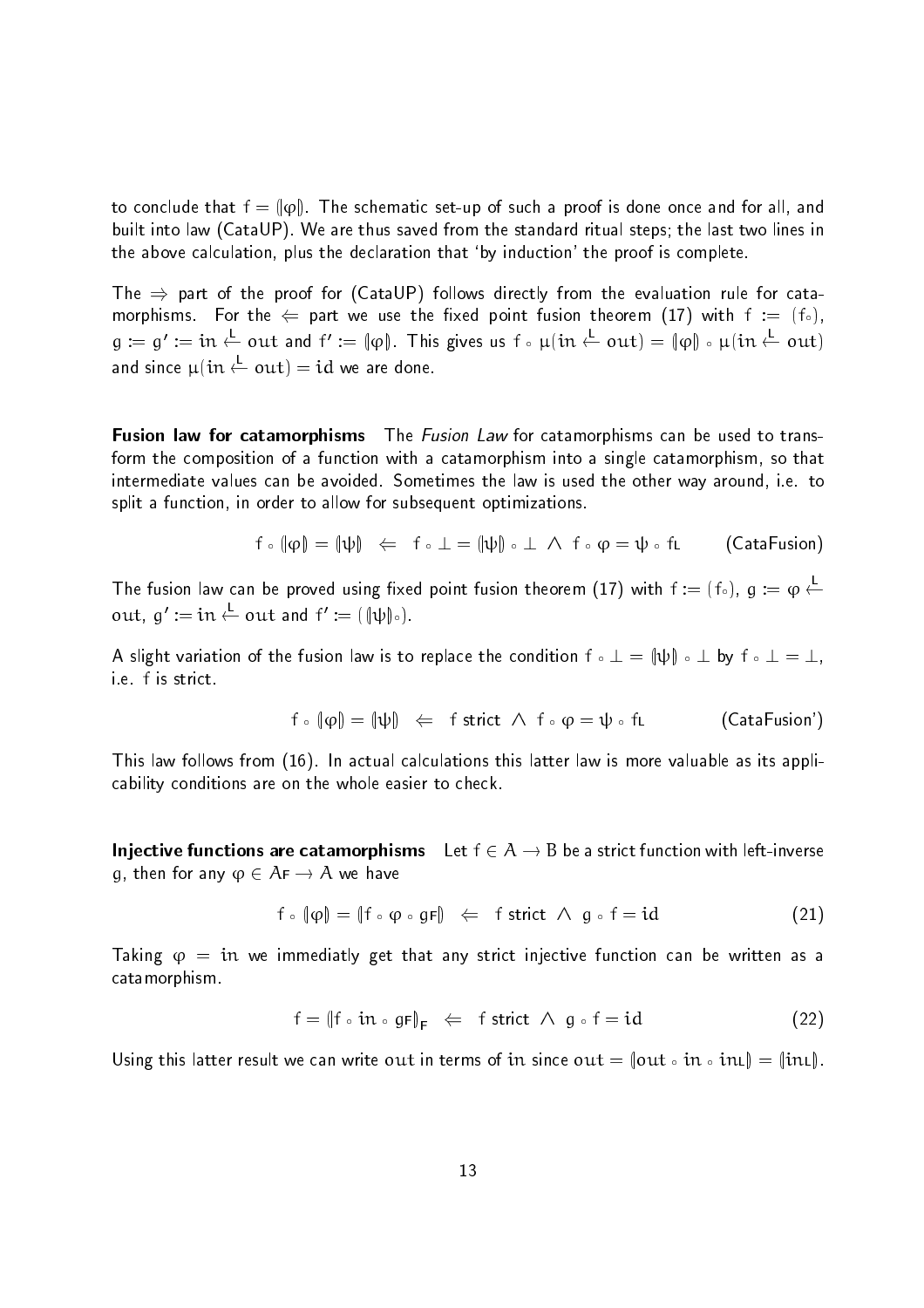Catamorphisms preserve strictness The given laws for catamorphisms all demonstrate the importance of strictness or generally of the behaviour of a function with respect to - The following "poor man's strictness analyser" for that reason can often be put into good use.

$$
\mu \mathsf{F} \circ \bot = \bot \iff \forall \mathsf{f} :: \mathsf{F} \mathsf{f} \circ \bot = \bot \tag{23}
$$

The proof of  $\mathbf{F}$  is by xed point induction over PF is by xed point in determining  $\mathbf{F}$  is a set of  $\mathbf{F}$ 

Specifically for catamorphisms we have

$$
(\phi)_{\mathsf{I}} \circ \mathsf{I} = \mathsf{I} \equiv \phi \circ \mathsf{I} = \mathsf{I}
$$

if L is stricting-preserving-directly part of the proof directly follows from part and the denition of the den of catamorphisms-  $\mathcal{F}_{\mathcal{A}}$  around is shown as follows-  $\mathcal{F}_{\mathcal{A}}$  around is shown as follows:

 premise j
j j
j in j
jL <sup>L</sup> preserves strictness 

#### Examples

Unfold-Fold Many transformations usually accomplished by the unfold-simplify-fold technique can be restated using fusion. Let  $(\text{Num}*, \text{Nil}\mathbin{\vartriangleleft} \text{Cons}) = \mu$ l, where  $\text{XL} = \textbf{1} \mid \text{Num} \mathbin{\text{IX}}$ and  $\operatorname{\sf ft}=\operatorname{id}\mid\operatorname{id}\parallel\operatorname{\sf f}$  be the type of lists of natural numbers. Using fusion we derive an efficient version of sum  $\circ$  squares where sum  $=$   $\|\mathbb{O}^\bullet\>_{\nabla}+ \mathbb{J}$  and squares  $=$   $\|\mathrm{Nil}\>_{\nabla}$  (Cons  $\circ$  SQ $\|\mathrm{id}\|$ ). Since sum is strict we just start calculating aiming at the discovery of a  $\psi$  that satisfies the condition of (CataFusion').

sum Nil Cons Skid  $(\mathsf{sum} \circ \mathsf{Nil}) \triangledown (\mathsf{sum} \circ \mathsf{Cons} \circ \mathsf{SO}||\mathsf{id})$  $\text{Nil} \triangledown ((+) \circ \text{id} \parallel \text{sum} \circ \text{SQL} \cdot \text{id})$  $\text{Nil} \triangledown ((+) \circ \text{SO}||\text{id} \circ \text{id}||\text{sum})$  $\mathrm{Nil} \triangledown ((\pm) \circ \mathrm{SO} \parallel \mathrm{id}) \circ \mathrm{sum}$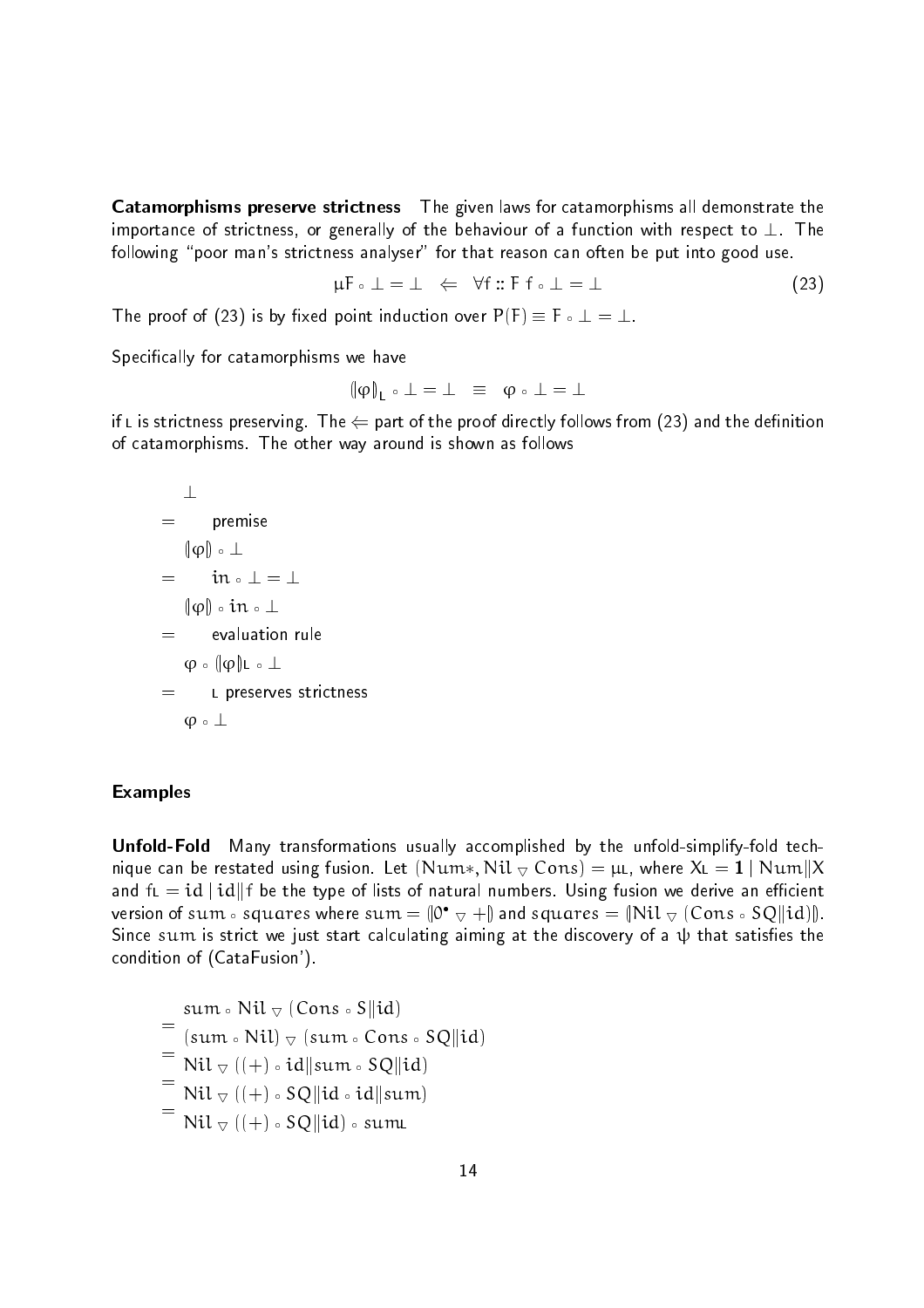and conclude that sum  $\circ$  squares  $=$   $\left\| \mathrm{Nil}\right. \triangledown\, \left( (+)\circ \mathrm{SQ} \right\| \mathrm{id} \right) \!\!\left\| \right.$ 

A slightly more complicated problem is to derive a one-pass solution for

$$
average = DIV \circ sum \triangle length
$$

Using the tupling lemma of Fokkinga [10]

$$
\|\phi\|_{\mathsf{L}} \vartriangle \|\psi\|_{\mathsf{L}} = \|(\phi \circ \pi_{\mathsf{L}}) \vartriangle (\psi \circ \pi_{\mathsf{L}})\|
$$

a simple calculation shows that  $\mathrm{average} = \mathrm{DIV} \circ \mathbb{I}(\mathsf{O}^\bullet \bigtriangledown (+) \circ \mathrm{id} \| \hat{\pi}) \vartriangle ( \mathsf{O}^\bullet \bigtriangledown (+1) \circ \hat{\pi} \|.$ 

Accumulating Arguments An important item in the functional programmer's bag of tricks is the technique of *accumulating arguments* where an extra parameter is added to a function to accumulate the result of the computation-displacement in terms of catamorphisms over cons-lists, the same technique is applicable to other data types and other kind of morphisms as well

$$
\begin{aligned}\n\langle \mathbf{c}^{\bullet} \rangle \nabla \oplus \mathbf{0} \rangle \mathbf{1} &= \langle \mathbf{c} \otimes \mathbf{c} \rangle^{\bullet} \nabla \ominus \mathbf{0} \rangle \mathbf{1} \mathbf{v}_{\oplus} \text{ where } (\mathbf{a} \ominus \mathbf{f}) \mathbf{b} = \mathbf{f} \ (\mathbf{a} \odot \mathbf{b}) \\
&\Leftarrow \\
\mathbf{a} \otimes \mathbf{v}_{\oplus} &= \mathbf{a} \ \land \ \bot \otimes \mathbf{a} = \bot \ \land \ (\mathbf{a} \oplus \mathbf{b}) \otimes \mathbf{c} = \mathbf{b} \otimes (\mathbf{a} \odot \mathbf{c})\n\end{aligned}
$$
\n(24)

Theorem (24) follows from the fusion law by taking  $Accu \, \circ \, \llbracket c^{\bullet} \, \triangledown \, \oplus \rrbracket = \llbracket (c \oplus)^{\bullet} \, \triangledown \, \ominus \rrbracket$  with Accumulation of the state of the state of the state of the state of the state of the state of the state of the

Given the naive quadratic definition of  $reverse \in A* \to A*$  as a catamorphism  $\mathbb{N}\mathfrak{il}^{\bullet} \triangledown \oplus \mathbb{N}$ where a  $\gamma$  and  $\gamma$  and  $\gamma$  is a linear time algorithm by instantiating and the set of  $\gamma$  $\mathcal{L} = \mathcal{L}$  with  $\mathcal{L}$  , and  $\mathcal{L}$  ,  $\mathcal{L} = \mathcal{L}$  ,  $\mathcal{L} = \mathcal{L}$  and  $\mathcal{L} = \mathcal{L}$  and  $\mathcal{L} = \mathcal{L}$ as an additional argument: <code>(id</code>  $\triangledown$   $\ominus$ ) where  $(\texttt{a} \ominus \texttt{a} \texttt{s})$   $\texttt{b} \texttt{s}$   $=$   $\texttt{a} \texttt{s}$  (Con $\texttt{s}$   $(\texttt{a}, \texttt{b} \texttt{s})$ ). Here  $+$ is the function that appends two lists, defined as  $\text{as}~+~\text{bs}~=~\|\text{id}^{\bullet}~\triangledown~\oplus\|$  as  $\text{bs}$  where as the first construction of  $\mathbb{R}^n$  for  $\mathbb{R}^n$  for  $\mathbb{R}^n$  for  $\mathbb{R}^n$  for  $\mathbb{R}^n$  for  $\mathbb{R}^n$  for  $\mathbb{R}^n$  for  $\mathbb{R}^n$  for  $\mathbb{R}^n$  for  $\mathbb{R}^n$  for  $\mathbb{R}^n$  for  $\mathbb{R}^n$  for  $\mathbb{R}^n$  f

In general catamorphisms of higher type  $L \to (I \to S)$  form an interesting class by themselves as they correspond to *attribute grammars*  $[11]$ .

### Anamorphisms

**Evaluation rule** The evaluation rule for anamorphisms is given by:

$$
out \circ [\![\psi]\!] = [\![\psi]\!] \iota \circ \psi
$$
 (AnaEval)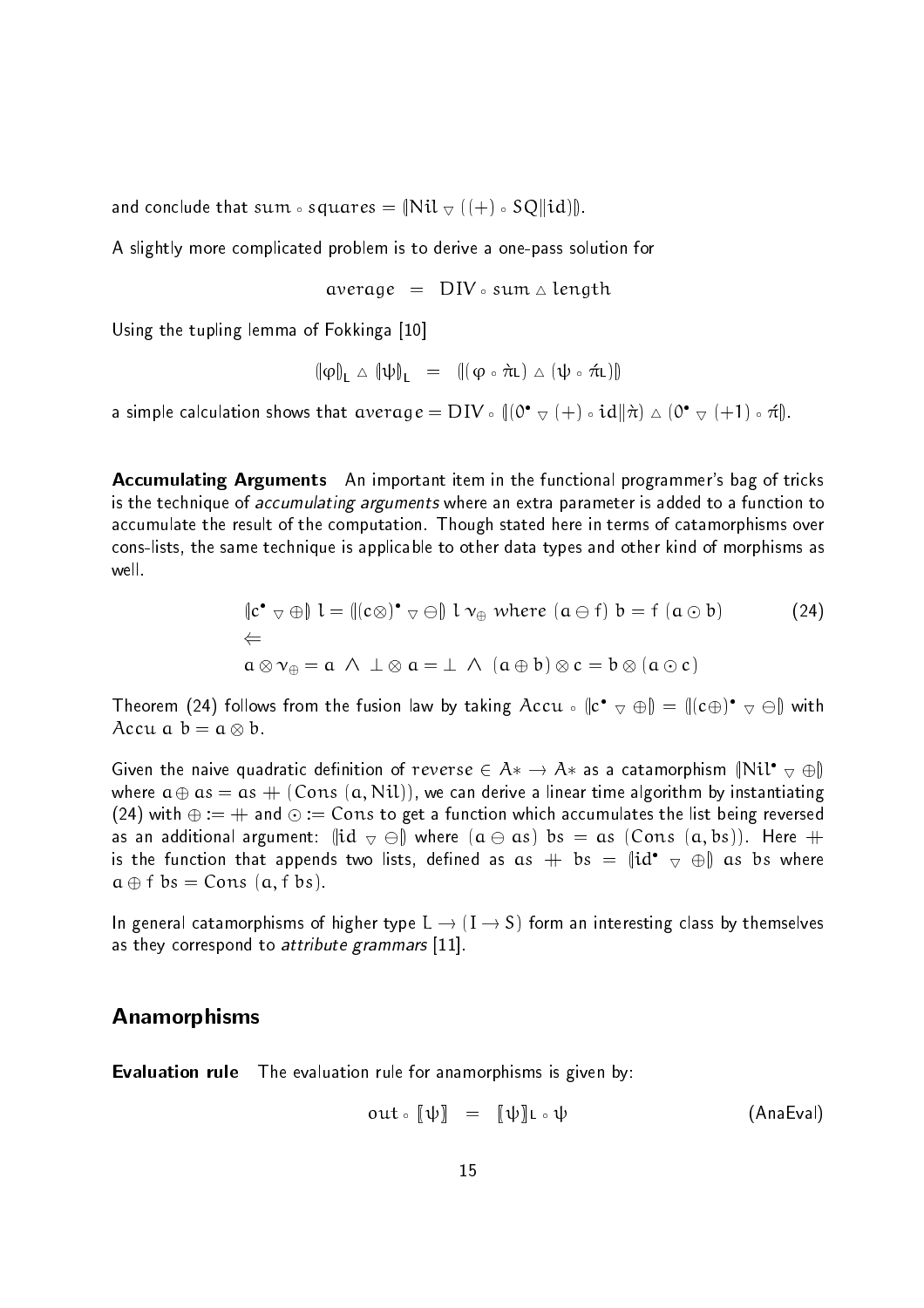It says what the result of an arbitrary application of  $\llbracket \psi \rrbracket$  looks like: the constituents produced by applying out can equivalently be obtained by first applying  $\psi$  and then applying  $\psi\|_L$ recursively to the result

anamorphisms are real old fusion of explain- it instantiate plain- analy for constanting we denote

$$
hd = \bot \triangledown \pi \circ out
$$
  
\n
$$
tl = \bot \triangledown \pi \circ out
$$
  
\n
$$
is\_nil = true^{\bullet} \triangledown false^{\bullet} \circ out
$$

Assuming that  $\mathsf{f} = \llbracket\,\mathsf{VOID}\,\vert\,(\mathsf{h}\vartriangle\mathsf{t})\circ\mathsf{p}? \rrbracket$  we find after a little calculation that:

$$
is\_nil \circ f = p
$$
  
\n
$$
hd \circ f = h \Leftarrow \neg p
$$
  
\n
$$
tl \circ f = t \Leftarrow \neg p
$$

which corresponds to the characterization of unfold given by Bird and Wadler  $[5]$  on page 173

UP for anamorphisms The UP for anamorphisms is slightly simpler than the one for cata morphisms, since the base case does not have to be checked.

$$
f = [(\varphi)] \equiv out \circ f = f_1 \circ \varphi
$$
 (AnaUP)

To prove it we can use fixed point fusion theorem (16) with  $t := (\circ t)$ ,  $g := \tau n \leftarrow \text{out}$  and  ${\mathfrak n}:=\mathfrak m\leftarrow \mathfrak \psi$  . This gives us  $\mu(\mathfrak m\leftarrow \mathfrak{out})$  of  $=\mu(\mathfrak m\leftarrow \mathfrak \psi)$  and again since  $\mu(\mathfrak m\leftarrow \mathfrak{out})=0$ id we are done

Fusion law for anamorphisms The strictness requirement that was needed for catamorphisms can be dropped in the anamorphism case- The dual condition of <sup>f</sup> - for strictless is  $\mathcal{L}_{\mathcal{A}}$  -formulation is true-formulation in the strictless isomorphism in the strictless in

$$
[\![\varphi]\!] \circ f = [\![\psi]\!] \iff \varphi \circ f = f \iota \circ \psi \tag{AnaFusion}
$$

This law can be proved by fixed point fusion theorem (16) with  $t := (\circ t)$ ,  $g := \iota n \leftarrow \varphi$  and <sup>h</sup>  $h := \text{in} \stackrel{\mathsf{L}}{\leftarrow} \psi$ -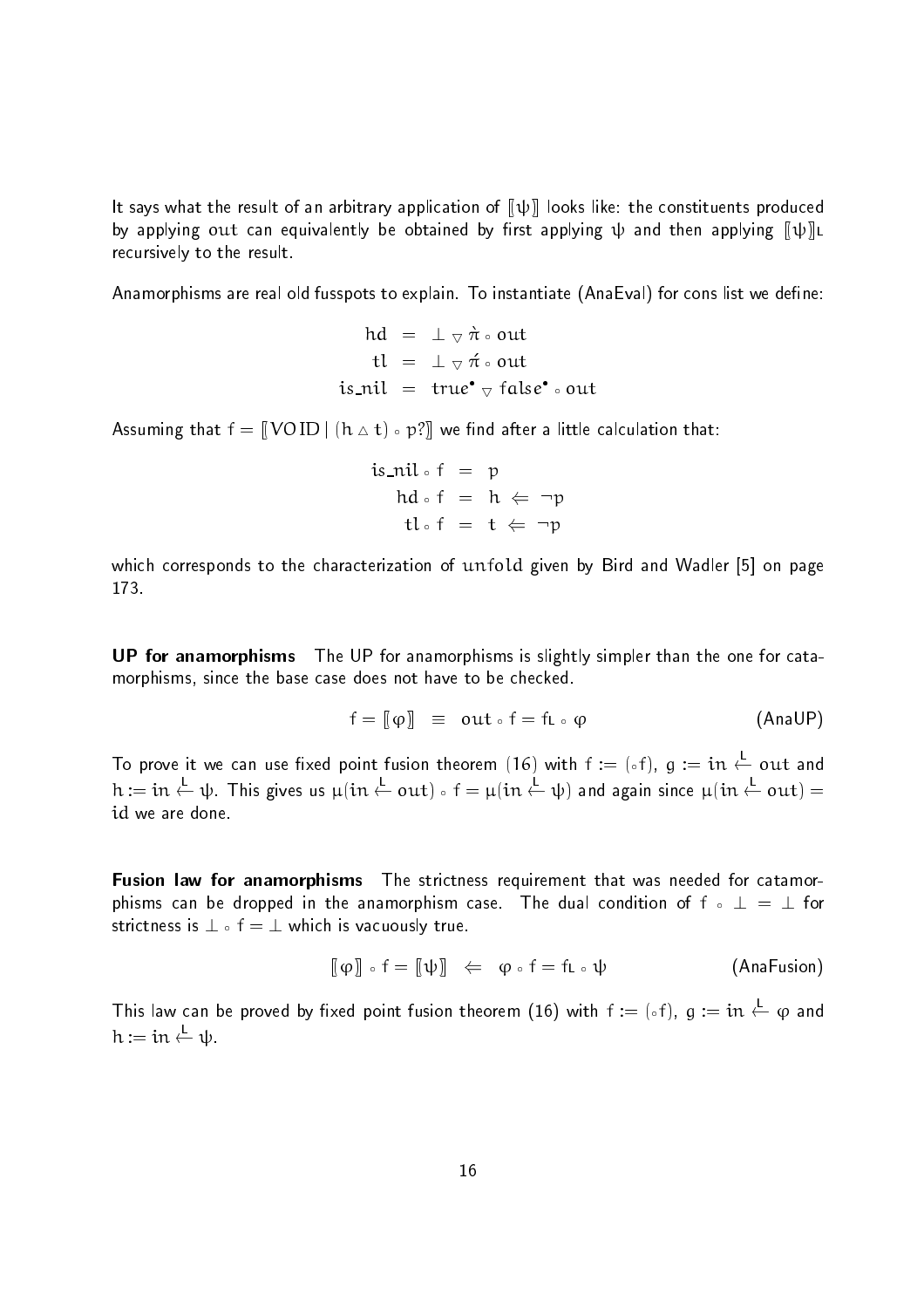Any surjective function is an anamorphism The results  $(21)$  and  $(22)$  can be dualized ... Anamorphisms- with a surjective function with righting give mixture  $\eta_1$  and for any  $\psi \in A \to A$ L we have

$$
[\![\psi]\!] \circ f = [\![g\iota \circ \psi \circ f]\!] \iff f \circ g = id \tag{25}
$$

since a filter in the special case with a special case where  $\alpha$  is a filter  $\alpha$ function can be written as an anamorphism.

$$
f = [gL \circ out \circ f]_L \iff f \circ g = id \tag{26}
$$

as in the right district out, its sense in press in a can express in the case of the contract of the contract o  $\lbrack\!\lbrack \text{outL} \rbrack\!\rbrack$ .

#### Examples

Reformulated in the lense notation, the function iterate f becomes:

$$
iterate f = [(i \circ id \triangle f)]
$$

We have  $\llbracket \mathfrak{t}\circ\mathfrak{id}\vartriangle f\rrbracket=\llbracket\mathsf{VOID}\mid\mathfrak{id}\vartriangle f\circ\mathfrak{false}^\bullet\mathfrak{?}\rrbracket (=\llbracket\mathfrak{id}\vartriangle f,\mathsf{false}^\bullet\rrbracket$  in the notation of section  $2$ )

Another useful list-processing function is takewhile p which selects the longest initial segment of a list all whose elements satisfy p- In conventional notation

\n takewhile 
$$
p \text{ Nil} = \text{Nil}
$$
\n

\n\n takewhile  $p \text{ (Cons a as)} = \text{Nil}, \quad \text{op a} = \text{Cons a (takewhile } p \text{ as)}, \quad \text{otherwise}$ \n

The anamorphism definition may look a little daunting at first:

$$
take while p = [i \triangledown (VOID | id \circ (\neg p \circ \pi)?) \circ out]
$$

The function f while p contains all repeated applications of f as long as predicate p holds:

$$
f
$$
 while  $p =$  takewhile  $p \circ$  iterate  $f$ 

Using the fusion law (after a rather long calculation) we can show that f  $w$ hil $e$   $p = \lceil\!\mid\!\!\!\!\nabla \text{OD} \mid\!\!\!\!\!\nabla$  $[1a \triangle T] \circ \neg p$ :  $\Vert$ .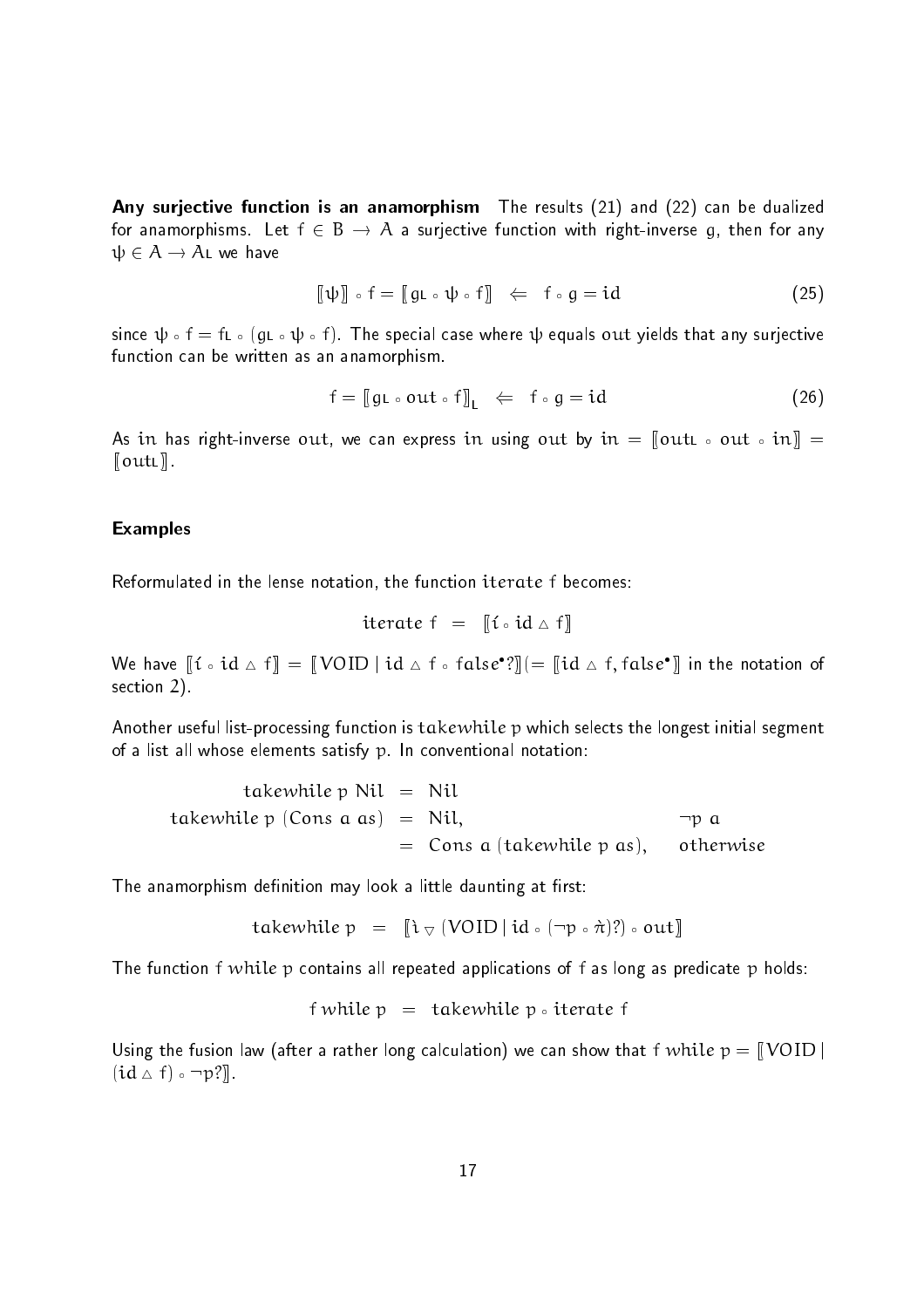#### Hylomorphisms

Splitting Hylomorphisms In order to prove that a hylomorphism can be split into an anamorphism followed by a catamorphism

$$
\llbracket \varphi, \psi \rrbracket = (\llbracket \varphi \rrbracket \circ \llbracket \psi \rrbracket \tag{HyloSplit}
$$

we can use the total fusion theorem  $(18)$ .

**Shifting law** Hylomorphisms are nice since their decomposability into a cata- and an anamorphism allows us to use the respective fusion laws to shift computation in or out of a hylomor phism- The following shifting law shows how computations can be shifted within a hylomor phism-

$$
\llbracket \varphi \circ \xi, \psi \rrbracket_{\mathsf{L}} = \llbracket \varphi, \xi \circ \psi \rrbracket_{\mathsf{M}} \iff \xi \in \mathsf{L} \to \mathsf{M} \tag{\mathsf{HyloShift}}
$$

The proof of this theorem is straightforward.

$$
\begin{aligned}\n&[\phi \circ \xi, \psi]]_L \\
&= \text{ definition } \text{hylo} \\
&[\mu(\lambda f. \phi \circ \xi \circ f \iota \circ \psi)] \\
&= \xi \in \iota \rightarrow M \\
&[\mu(\lambda f. \phi \circ f M \circ \xi \circ \psi)] \\
&= \text{definition } \text{hylo} \\
&[\phi, \xi \circ \psi]]_M\n\end{aligned}
$$

An admittedly humbug example of (HyloShift) shows how left linear recursive functions can be transformed into right linear recursive functions. Let  $\operatorname{\sf fL}=\operatorname{id}\mid \operatorname{\sf f}\parallel \operatorname{id}$  and  $\operatorname{\sf fr}=\operatorname{id}\mid \operatorname{id}\parallel \operatorname{\sf f}$  define the functors which express left respectively right linear recursion then if <sup>x</sup> <sup>y</sup> - <sup>y</sup> <sup>x</sup> we have

$$
= \frac{\left[\mathbf{c} \, \nabla \, \oplus, f \mid (\mathbf{h} \wedge \mathbf{t}) \circ \mathbf{p} \right]_{L}}{\left[\mathbf{c} \, \nabla \, \oplus \, \circ \, \mathbf{SWAP}, f \mid (\mathbf{h} \wedge \mathbf{t}) \circ \mathbf{p} \right]_{L}}
$$
\n
$$
= \frac{\mathbf{SWAP \in L} \rightarrow \mathbf{R}}{\left[\mathbf{c} \, \nabla \, \oplus, \mathbf{SWAP \circ f} \mid (\mathbf{h} \wedge \mathbf{t}) \circ \mathbf{p} \right]_{R}}
$$
\n
$$
= \frac{\left[\mathbf{c} \, \nabla \, \oplus, f \mid (\mathbf{t} \wedge \mathbf{h}) \circ \mathbf{p} \right]_{R}}{\left[\mathbf{c} \, \nabla \, \oplus, f \mid (\mathbf{t} \wedge \mathbf{h}) \circ \mathbf{p} \right]_{R}}
$$

where  $\mathsf{SWAP} = \mathsf{id} \mid (\hat{\pi} \vartriangle \hat{\pi})$  .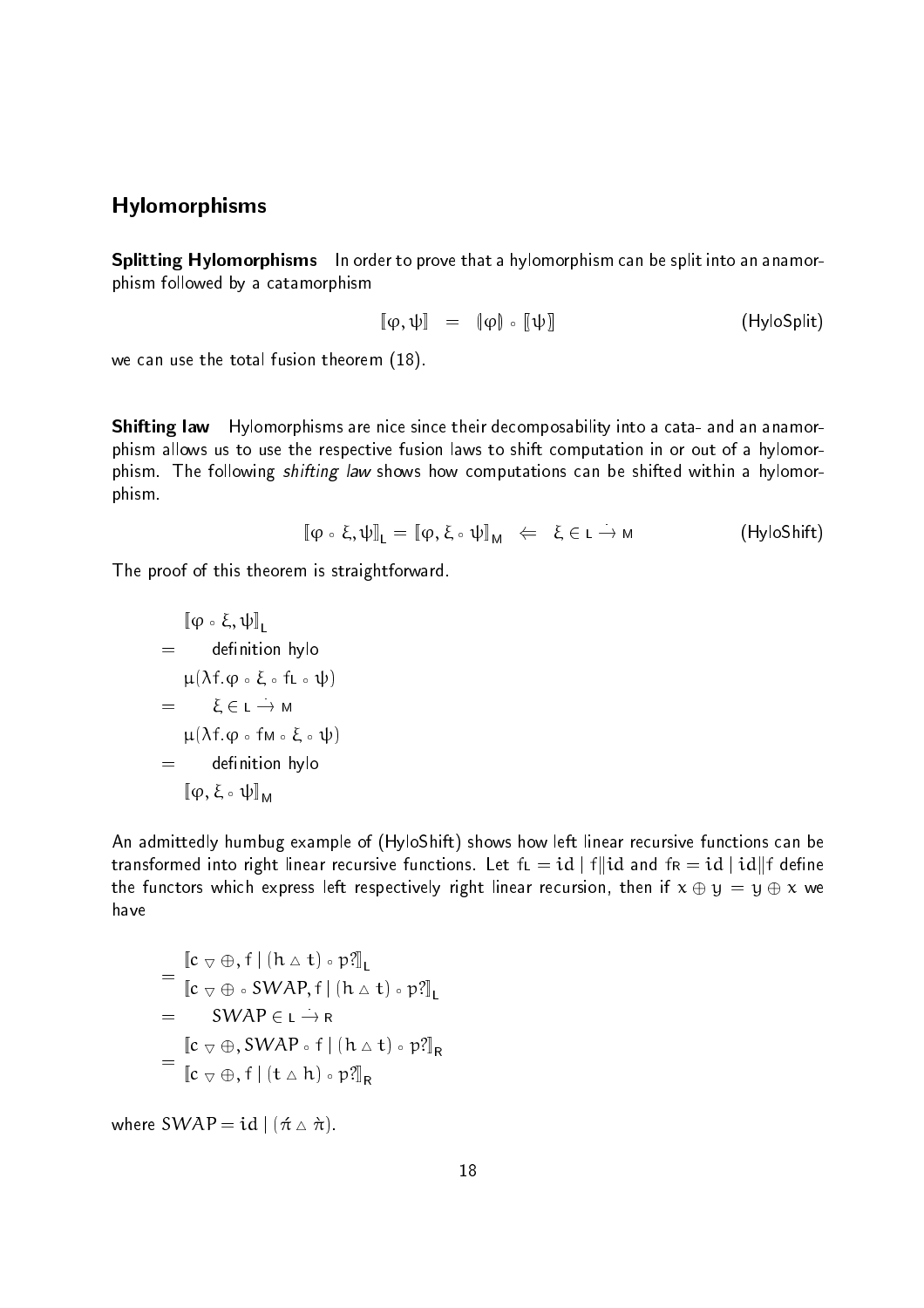#### Relating cata- and anamorphisms

From the splitting and shifting law (HyloShift), (HyloSplit) and the fact that  $\{\|\phi\| = \llbracket \phi, \text{out}\rrbracket$ and dependent and derive a number of interesting laws which relate catalogues which and analogue phisms with each other.

$$
(\mathfrak{lin}_{\mathsf{M}} \circ \varphi)_{\mathsf{L}} = [\varphi \circ \mathsf{out}_{\mathsf{L}}]_{\mathsf{M}} \iff \varphi \in \mathsf{L} \to \mathsf{M} \tag{27}
$$

Using this law we can easily show that

$$
\left\|\varphi \circ \psi\right\|_{L} = \left\|\varphi\right\|_{M} \circ \left[\left(\psi \circ \text{out}_{L}\right)\right]_{M} \Leftarrow \psi \in L \to M \tag{28}
$$

$$
= \left\| \phi \right\|_{M} \circ \left\| \mathrm{in}_{M} \circ \psi \right\|_{L} \iff \psi \in L \to M \tag{29}
$$

$$
[(\varphi \circ \psi)]_{\mathsf{M}} = (\mathsf{in}_{\mathsf{M}} \circ \varphi)_{\mathsf{L}} \circ [\psi]_{\mathsf{L}} \Leftarrow \varphi \in \mathsf{L} \to \mathsf{M}
$$
 (30)

$$
= [(\varphi \circ out_L)]_M \circ [\psi]_L \iff \varphi \in L \to M
$$
 (31)

This set of laws will be used in  $\S 5$ .

From the total fusion theorem  $(18)$  we can derive:

$$
[\![\psi]\!]_l \circ [\![\varphi]\!]_l = id \iff \psi \circ \varphi = id \tag{32}
$$

#### Example: Reflecting binary trees

The type of binary trees with leaves of type A is given by the A in - in - in - in - in - in - in - $1\mid {\rm A}\mid{\rm X}\!\!\mid$ X and f $\mathfrak{t}\!\!\mid$   $=$   $\mathrm{id}\mid \mathrm{id}\mid$  g $\parallel$ g. Reflecting a binary tree can be defined by:  $\mathrm{reflect} =$  $\left\langle\left\vert\mathrm{in}\right\rangle\mathrm{sWAP}\right\rangle$  where  $\mathrm{SWAP}=\mathrm{id}\mid\mathrm{id}\mid(\pi\vartriangle\pi)$  . A simple calculation proves that  $\mathrm{reflect}\circ$ 

reflect . reflect  $\left[\left(\text{SWAP}\circ\text{out}\right)\right]\circ\left[\left(\text{in}\circ\text{SWAP}\right)\right]$  $=$ 

## Paramorphisms

The evaluation rule for paramorphisms is

$$
\{\varphi\} \circ in = \varphi \circ (id \triangle \{\varphi\})_L
$$
 (ParaEval)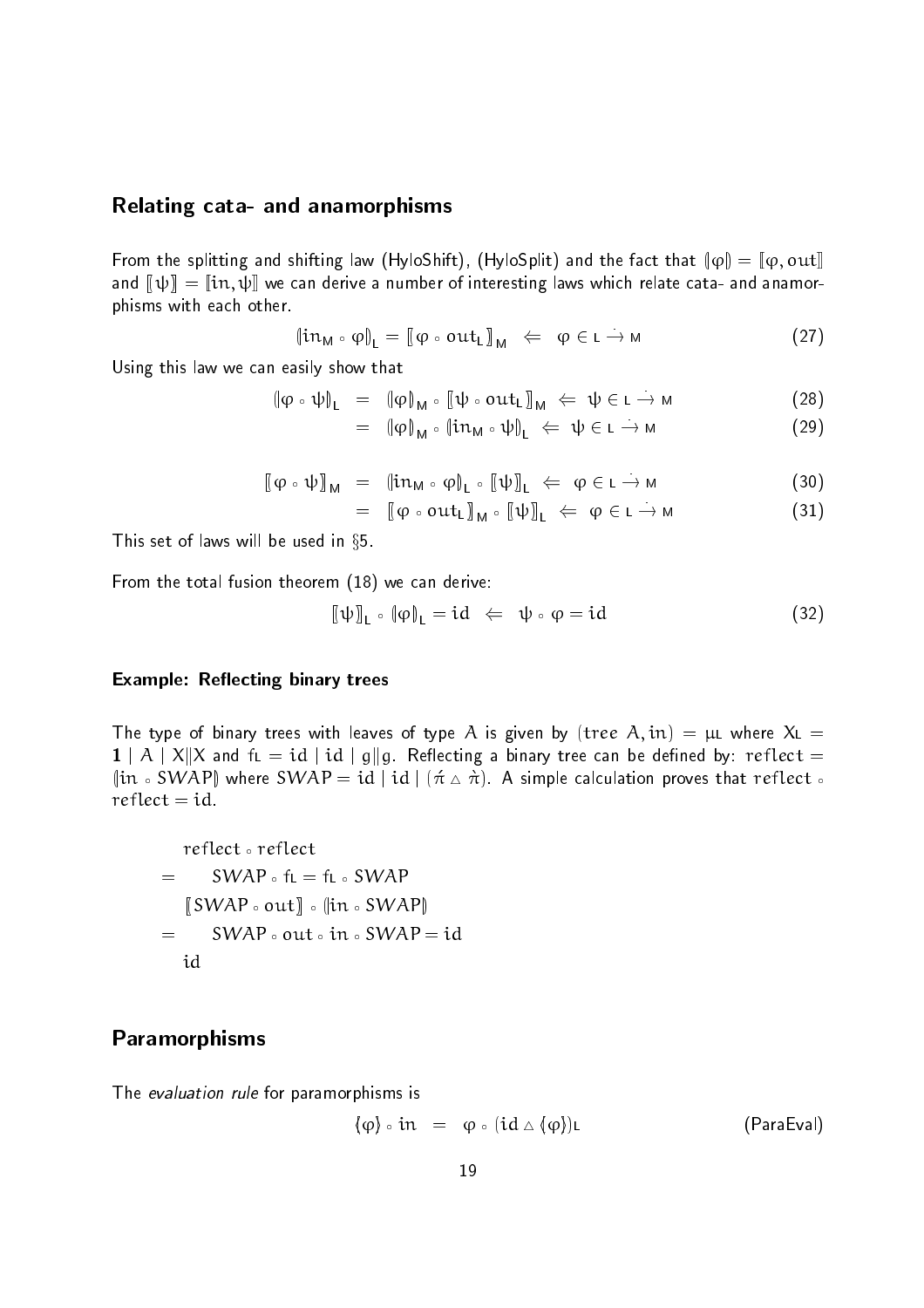The UP for paramorphisms is similar to that of catamorphisms:

$$
f = \{\phi\} \equiv f \circ \bot = \{\phi\} \circ \bot \land f \circ in = \phi \circ (id \wedge f)\iota \tag{ParalUP}
$$

The *fusion law* for paramorphisms reads

$$
\text{$f \circ (\phi) = (\psi)$} \;\; \Leftarrow \;\; f \text{ strict $\wedge$ $f \circ \phi = \psi \circ (\text{id} || f) \text{!}} \qquad \qquad \text{(ParaFusion)}
$$

Any function  $f$  (of the right type of course!) is a paramorphism.

$$
f = \{f \circ in \circ \pi L\}
$$

The usefulness of this theorem can be read from its proof.

$$
\{f \circ in \circ \pi_L\}
$$
\n
$$
= \text{definition (15)}
$$
\n
$$
\mu(\lambda g.f \circ in \circ \pi_L \circ (\text{id} \wedge g)_L \circ out)
$$
\n
$$
= \text{functor calculus}
$$
\n
$$
\mu(\lambda g.f \circ in \circ out)
$$
\n
$$
= \text{f}
$$

#### Example: composing paramorphisms from ana- and catamorphisms

A nice result is that any paramorphism can be written as the composition of a cata- and an anamorphism- aver a property then a property when a control

$$
X_{M} = (L||X)_{L}
$$
  
\n
$$
h_{M} = (id||h)_{L}
$$
  
\n
$$
(M, IN) = \mu_{M}
$$

For natural numbers we get  $X$ м $=$   $(\text{Num} \| X)$ L  $=$   $\mathbf{1} \mid \text{Num} \| X$ , i.e.  $(\text{Num} *, \text{in}) =$   $\mu$ м, which is the type of lists of natural numbers.

Now define preds  $\in L \rightarrow M$  as follows:

$$
\text{preds} = [\![\Delta \iota \circ \text{out}_{L}]\!]_{M}
$$

For the naturals we get  $\text{preds} = \llbracket \text{id} \mid \Delta \circ \text{out} \rrbracket,$  that is given a natural number  $\mathsf{N} = \mathfrak{n},$  the expression preds in preds the list new production of the list number of the list of the list of the list of the

Using preds we start calculating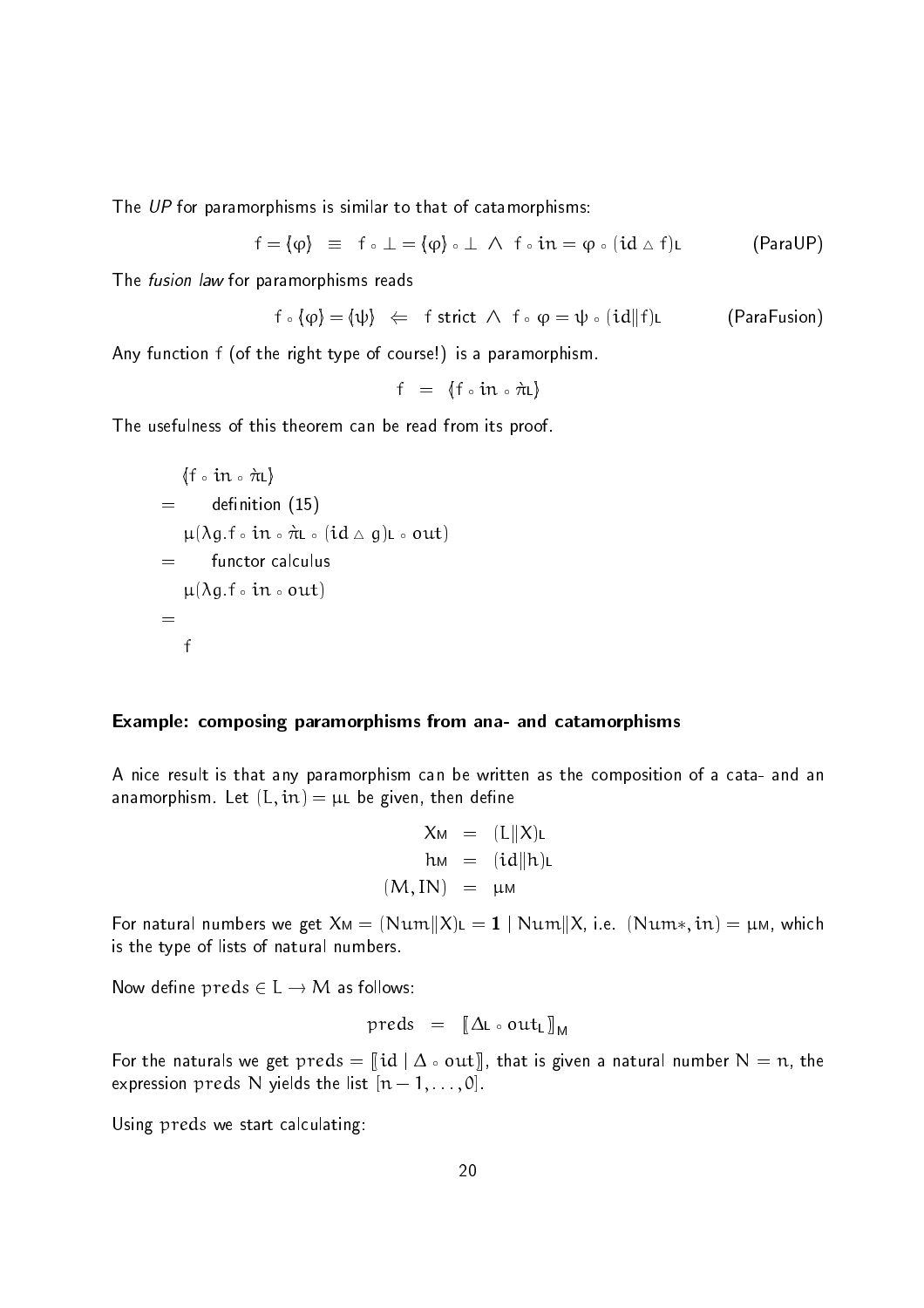$$
= \frac{\phi\|_{M} \circ \text{preds}}{\phi\|_{M} \circ [\Delta L \circ \text{out}_{L}]_{M}}
$$
  
\n
$$
= \frac{\mu(\lambda f. \phi \circ fM \circ \Delta L \circ \text{out}_{L})}{\mu(\lambda f. \phi \circ (id||f)_{L} \circ (id \triangle id)_{L} \circ \text{out}_{L})}
$$
  
\n
$$
= \frac{\mu(\lambda f. \phi \circ (id||f)_{L} \circ (\text{id} \triangle id)_{L} \circ \text{out}_{L})}{\phi\|_{L}}
$$

Thus  $\ket{\phi}_{\mathsf{L}}=\ket{\phi}_{\mathsf{M}}$   $\circ$  preds. Since  $\left(\text{IN}\right)_{\mathsf{M}}=\text{id}$  we immediately get  $\text{preds}=\text{(IN)}_{\mathsf{L}}$  .

# 5 Parametrized Types

In  $\lambda = m$  , for a connection for  $\lambda = m$  ,  $\lambda = m$  , and map function f-  $\lambda = m$  ,  $\lambda = m$  for any formulation for  $\lambda = m$ id-and f g-d-another two laws precisely state that is a functor-definition of the state that is a functor-definition of the state of the state of the state of the state of the state of the state of the state of the state o characteristic property of map is that it leaves the shape of its argument unchanged- it turns out that any parametrized data type comes equipped with such a map functor- A parametrized type is a type dened as the least xed point of a sectioned bifunctor- Contrary to Malcolms approach [17] map can be defined both as a catamorphism and as an anamorphism.

#### Maps

Let <sup>y</sup> be a bifunctor then we dene the functor - on objects <sup>A</sup> as the parametrized type  $\lambda$  . There are a strip and on functions f  $\lambda$  ,  $\lambda$  as a strip and  $\lambda$ 

$$
f* = (\mathsf{lin} \circ (f\dagger))_{(A\dagger)} \tag{33}
$$

Since  $(\dagger\dagger)\in (A\dagger)\rightarrow (B\dagger)$ , from  $(27)$  we immediately get an alternative version of  $\dagger*$  as an anamorphism

$$
f* = [[(f\dagger) \circ out)]_{(B\dagger)}
$$

 $F_{\rm eff}$  is calculated as follows: the function of  $\sim$ 

$$
f * \circ g * \n= definition * \n(in \circ (f\dagger)) \circ (in \circ (g\dagger)) \n= (29)
$$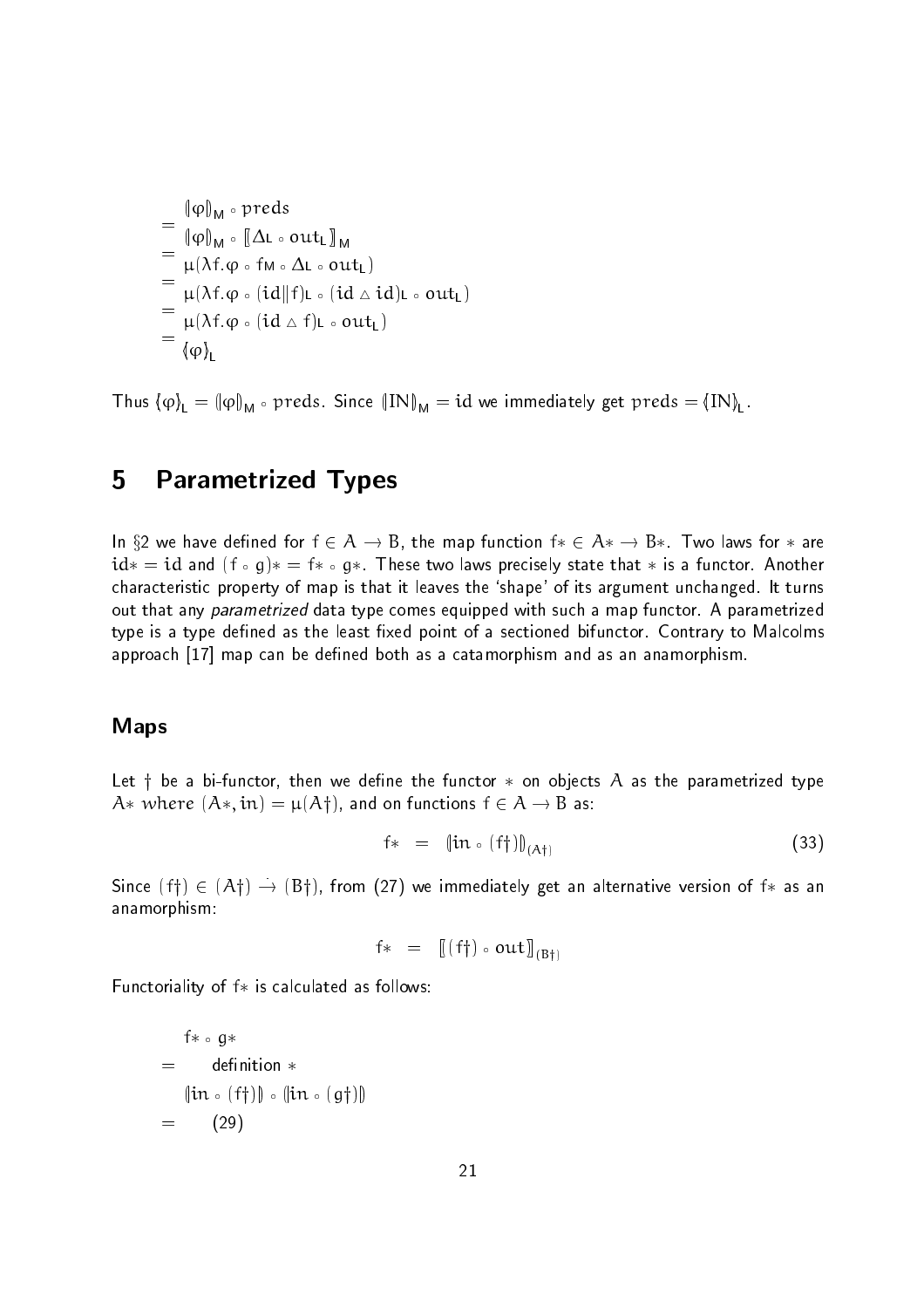$$
(\mathsf{in} \circ (\mathsf{f} \mathsf{f}) \circ (\mathsf{g} \mathsf{f}))
$$
\n
$$
= (9)
$$
\n
$$
(\mathsf{in} \circ ((\mathsf{f} \circ \mathsf{g}) \mathsf{f}))
$$
\n
$$
= \mathsf{definition} * ( \mathsf{f} \circ \mathsf{g} ) *
$$

Maps are shape preserving- Dene SHAPE - VOID- then SHAPE <sup>f</sup>- - VOID f- -SHAPE.

For cons-list  $(A*,\operatorname{Nil}\nabla\operatorname{Cons})=\mu(A\dagger)$  with  $A\dagger X=1\mid A\|X$  and  $\mathfrak{f} \dagger \mathfrak{g}=\operatorname{id}\nolimits\mid \mathfrak{f}\| \mathfrak{g}$  we get f-before the UP for the UP for the UP for the UP for the UP for the UP for the UP for the UP for the UP for th of map-

$$
f * \circ Nil = Nil
$$
  

$$
f * \circ Cons = Cons \circ f || f *
$$

Other important laws for maps are factorization [26] and promotion [4].

$$
\|\varphi\| \circ f* = \|\varphi \circ (f\dagger)\| \tag{34}
$$

$$
f * \circ [\![\psi]\!] = [[(f\uparrow) \circ \psi]\!] \tag{35}
$$

$$
(\phi) \circ f* = g \circ (\chi) \Leftrightarrow g \circ \chi = \phi \circ f \dagger g \wedge g \text{ strict} \tag{36}
$$

$$
f * \circ [\![\psi]\!] = [\![\xi]\!] \circ g \Leftarrow \xi \circ g = f \dagger g \circ \psi \tag{37}
$$

Now we know that  $*$  is a functor, we can recognize that  $\mathfrak{m}\in\mathfrak{i}\mathfrak{i}*\to *$  and  $\text{out}\in *\to\mathfrak{i}\mathfrak{i}*$  are natural transformations-

$$
f * \circ in = in \circ f \dagger f *
$$
  
out \circ f \* = f \dagger f \* \circ out

#### Iterate promotion

Recall the function tterate  $\tau = \|\tau \circ \mathrm{Id} \triangle \tau\|$ , the following law turns an  $O(\sqrt{\tau})$  algorithm into an  $O(\chi)$  algorithm, under the assumption that evaluating  $\mathfrak{g}\circ\iota^+$  takes it steps.

$$
g * \circ \text{iterate } f = \text{iterate } h \circ g \iff g \circ f = h \circ g \tag{38}
$$

Law  $(38)$  is an immediate consequence of the promotion law for anamorphisms  $(37)$ .

Interestingly we may also define iterate as a cyclic list:

$$
iterate f x = \mu(\lambda xs.Cons (x, f*xs))
$$

and use fixed point fusion to prove  $(38)$ .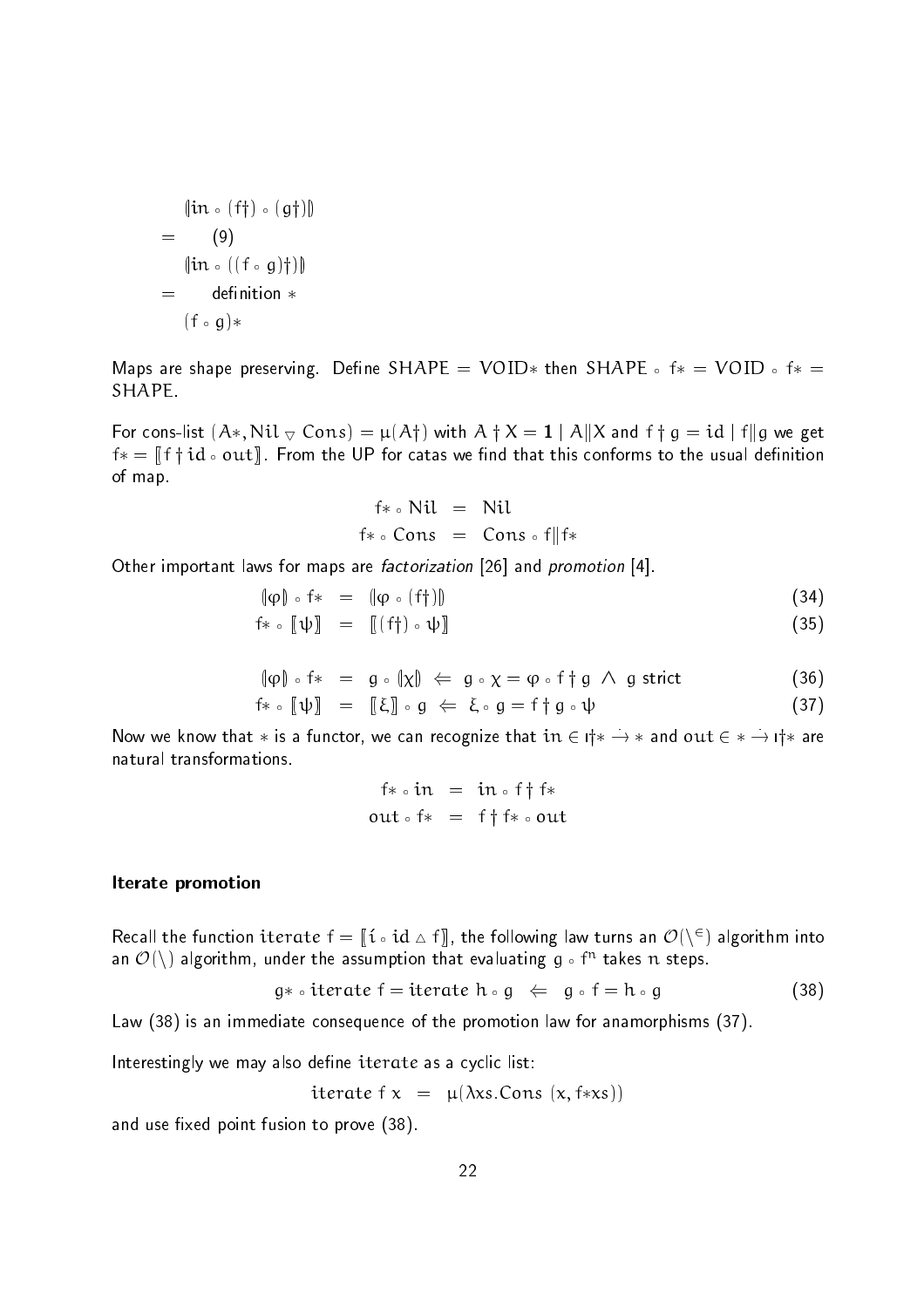#### Map-Reduce factorization

A data type  $(\mathsf{A}*,\mathfrak{in}) = \mu(\mathsf{A}\dagger)$  with  $\mathsf{A} \dagger \mathsf{X} = \mathsf{A} \mid \mathsf{X}$ F is called a *free* F-type over  $\mathsf{A}$  . For a free type we can always write *strict* catas  $\llbracket \psi \rrbracket$  as  $\llbracket \mathsf{f} \bigtriangledown \varphi \rrbracket$  by taking  $\mathsf{f} = \psi \circ \mathsf{i}$  and  $\varphi = \psi \circ \mathsf{i}$ . For f- we get

$$
f* = (\n\begin{bmatrix} \n\text{in} \circ f \mid \text{id} \n\end{bmatrix}\n= (\n\begin{bmatrix} \text{tau} \mid \text{join} \circ f \mid \text{id} \n\end{bmatrix}\n= (\n\begin{bmatrix} \text{tau} \circ f \circ \text{join} \n\end{bmatrix})
$$

where the state of the state of the state of the state of the state of the state of the state of the state of the state of the state of the state of the state of the state of the state of the state of the state of the stat

If we define the *reduction* with  $\varphi$  as

$$
\varphi / = (\mathrm{id} \vee \varphi) \tag{39}
$$

the factorization law  $(34)$  shows that catamorphisms on a free type can be factored into a map followed by a reduce.

$$
=\frac{\mathbb{I}f \vee \varphi}{\mathbb{I}id \vee \varphi \circ f \mid id}
$$
  
=\frac{\mathbb{I}id \vee \varphi}{\mathbb{I}id \vee \varphi} \circ f \*  
=\frac{\varphi}{\varphi} \circ f \*

The fact that tau and join are natural transformations give evaluation rules for f- and on free types.

$$
f * \circ \text{tau} = \text{tau} \circ f
$$
  
\n $f * \circ \text{join} = \text{join} \circ f * F$   
\n $\phi / \circ \text{join} = \phi \circ (\phi /)F$ 

Early Squiggol was based completely on mapreduce factorization- Some of these laws from the good old days; reduce promotion and map promotion.

$$
\varphi / \circ \text{join} / = \varphi / \circ (\varphi /) *
$$
  
f \* \circ \text{join} / = \text{join} / \circ f \*\*

Any free type gives rise to a monad  $|1\ell|$ , in the above notation,  $|*\> ,\> \tau a u \> \in \> \rightarrow * \> ,\> \tt 101n/\> \in$  $\ast\ast\,\longrightarrow\,\ast\,$  since:

$$
join / \circ tau = id
$$
  

$$
join / \circ tau* = id
$$
  

$$
join / \circ join / = join / \circ join/*
$$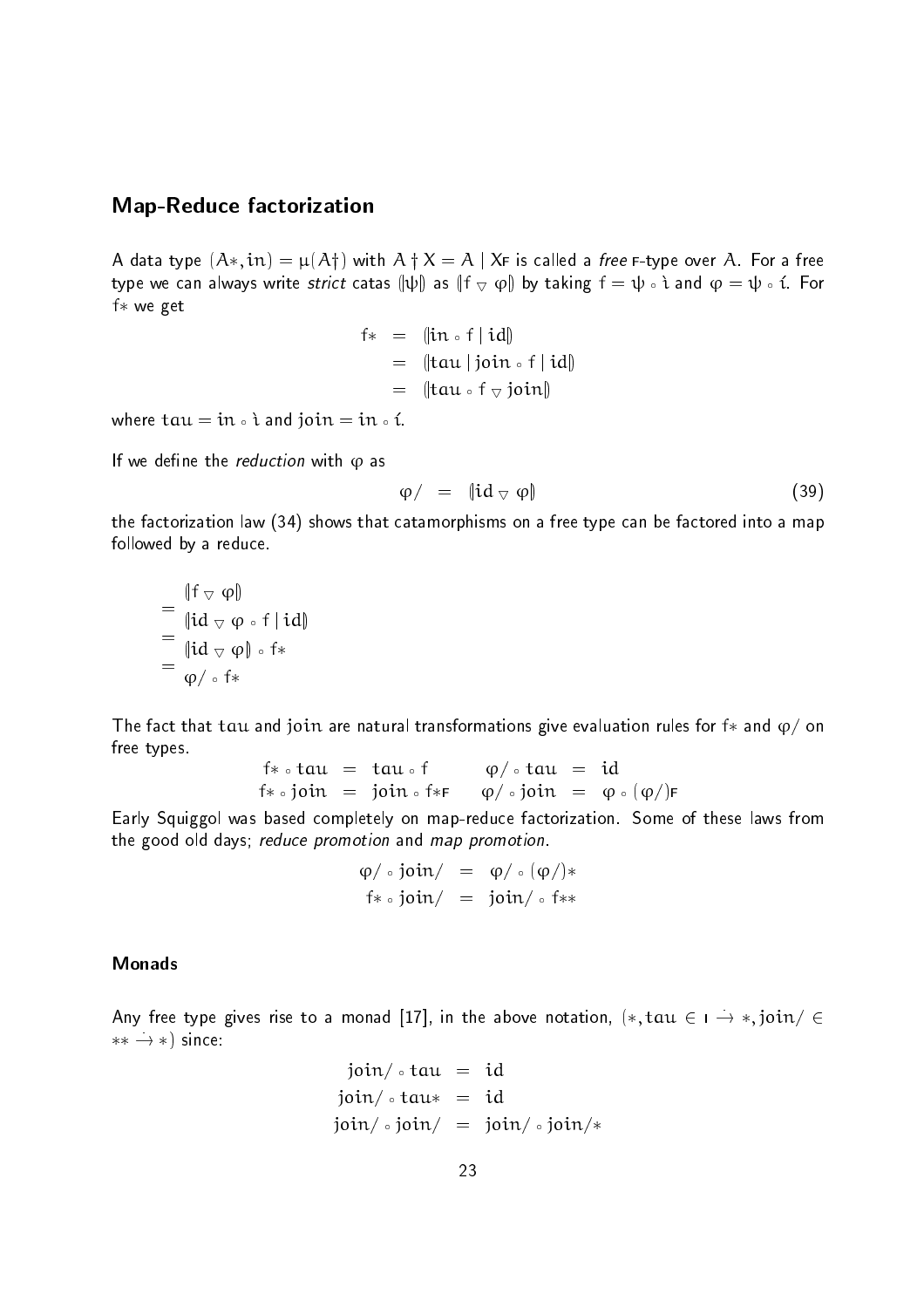Wadler [29] gives a thorough discussion on the concepts of monads and their use in functional programming-

#### Conclusion  $6\phantom{1}6$

We have considered various patterns of recursive definitions, and have presented a lot of laws that hold for the functions so dened- Although we have illustrated the laws and the recursion operators with examples, the usefulness for practical program calculation might not be evident to every reader- Unfortunately we have not enough space here to give more elaborate examples-

There are more aspects to program calculation than just a series of combining forms (like  $([ \_ ] , [ \_ ], [ \_ ], [ \_ , \_ ] )$  and laws about them. For calculating large programs one certainly needs high level algorithmic theorems- The work reported here provides the necessary tools to develop such theorems- For the theory of lists Bird has started to do so and with success-

Another aspect of program calculation ismachine assistance- Our experience including that of our colleagues- shows that the size of formal manipulations is much greater than in most textbooks of mathematics; it may well be comparable in size to "computer algebra" as done in systems like MACSYMA Maple Mathematica etc- Fortunately it also appears that most manipulations are easily automated and, moreover, that quite a few equalities depend on natural transformations- Thus in several cases type checking alone suces- Clearly machine assistance is fruitful and does not seem to be too difficult.

Finally we observe that category theory has provided several notions and concepts that were indispensable to get a clean and smooth theory; for example, the notions of functor and natural transformation- While reading this paper a category theorist may recognize several other notions that we silently used- Without doubt there is much more categorical knowledge that can be useful for program calculation; we are just at the beginning of an exciting development.

**Acknowledgements** Many of the results presented here have for the case SET already appeared in numerous notes of the STOP Algorithmics Club featuring among others Roland Backhouse, Johan Jeuring, Doaitse Swierstra, Lambert Meertens, Nico Verwer and Jaap van der Woude- Graham Hutton provided many useful remarks on draft versions of this paper-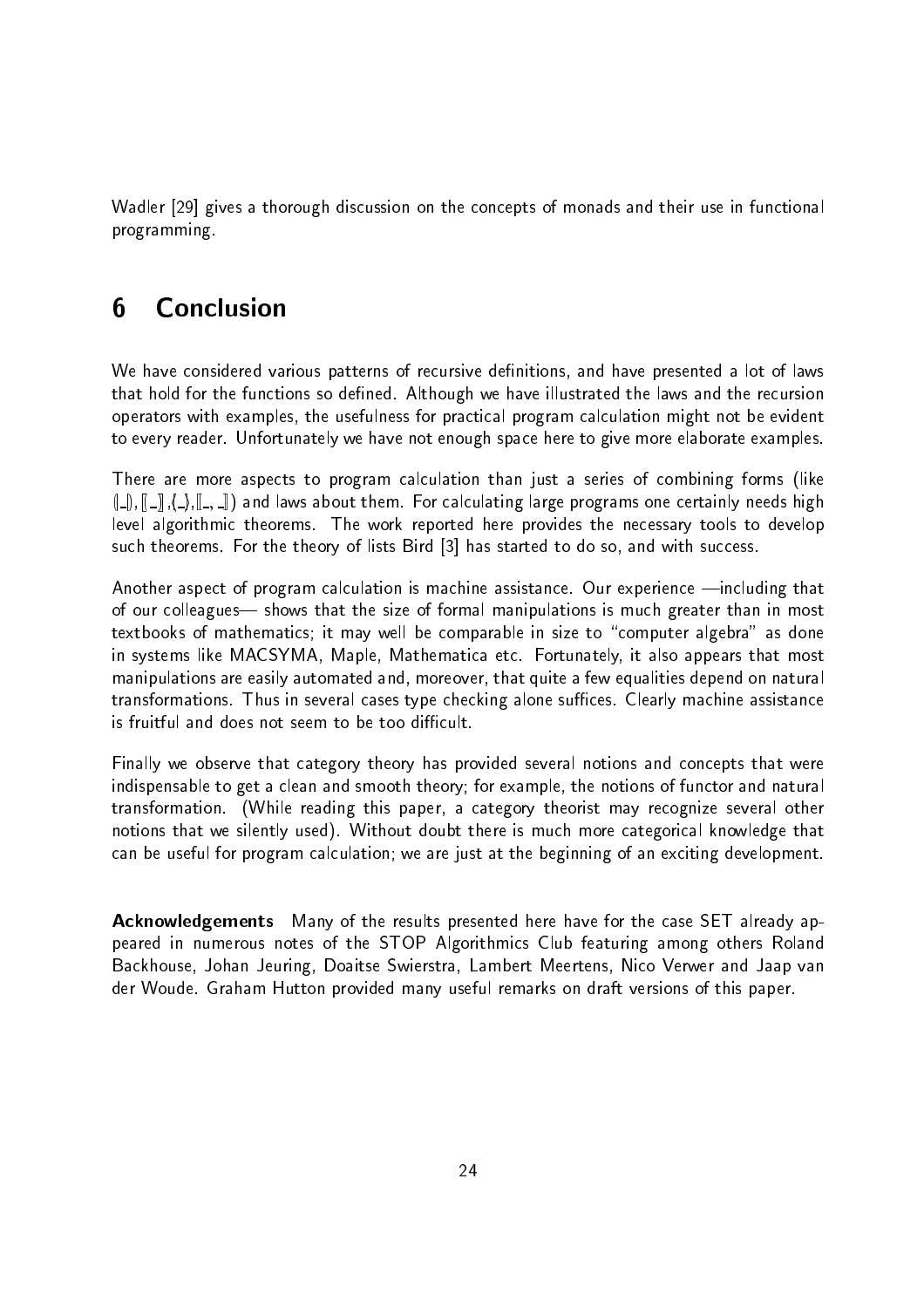# References

- Roland Backhouse Jaap van der Woude Ed Voermans and Grant Malcolm- A relational theory of types-types-types-types-types-types-types-types-types-types-types-types-types-types-types-types-types-
- Rudolf Berghammer- On the use of composition in transformational programming- Tech nical Report TUM-18512, TU München, 1985.
- R- Bird- An introduction to the theory of lists- In M- Broy editor Logic of Program ming and Calculi of Discrete Design pages \$- Springer Verlag - Also Technical Monograph PRG-56, Oxford University, October 1986.
- Richard Bird- Constructive functional programming- In M- Broy editor Marktoberdorf International Summer school on Constructive Methods in Computer Science NATO Ad vanced Science Institute Series- Springer Verlag -
- Richard Bird and PhilWadler- Introduction to Functional Programming- PrenticeHall 1988
- re and and complete the categorythmesis to the categorythmesis of recording the categorythmesis of recording to domain equations-between  $\mathcal{L}$  Eindhoven University of Technical Report Technology of Technology of Technology October 1988
- Manfred Broy- Transformation parallel ablaufender Programme- PhD thesis TU M#unchen München, 1980.
- A- de Bruin and E-P- de Vink- Retractions in comparing Prolog semantics- In Computer  $S$  -sion in the Netherlands in the Netherlands in the Netherlands  $S$  -sion in the Netherlands in the Netherlands in the Netherlands in the Netherlands in the Netherlands in the Netherlands in the Netherlands in the Neth
- Peter de Bruin- Naturalness of polymorphism- Technical Report CS RUG -
- arten Fokkinga-Bookinga-Bookinga-Bookinga-Bookinga-Bookinga-Bookinga-Bookinga-Bookinga-Bookinga-Bookinga-Booki
- Maarten Fokkinga Johan Jeuring Lambert Meertens and Erik Meijer- Translating at tribute grammars into catamorphisms-catamorphisms-catamorphisms-catamorphisms-catamorphisms-catamorphisms-catamorphisms-catamorphisms-catamorphisms-catamorphisms-catamorphisms-catamorphisms-catamorphisms-catamorphisms-cat
- Maarten Fokkinga and Erik Meijer- Program calculation properties of continuous algebras-Technical Report 91-4, CWI, 1991.
- , and D-Mosses and D-Mosses and D-Mosses and D-Mosses and denotes and denotes- and denotes- and denotes and de Marktoberdorf International Summer school on Logic Algebra and Computation - to appear in: Handbook of Theoretical Computer Science, North Holland.
- Tasuya Hagino- Codatatypes in ML- Journal of Symbolic Computation \$ -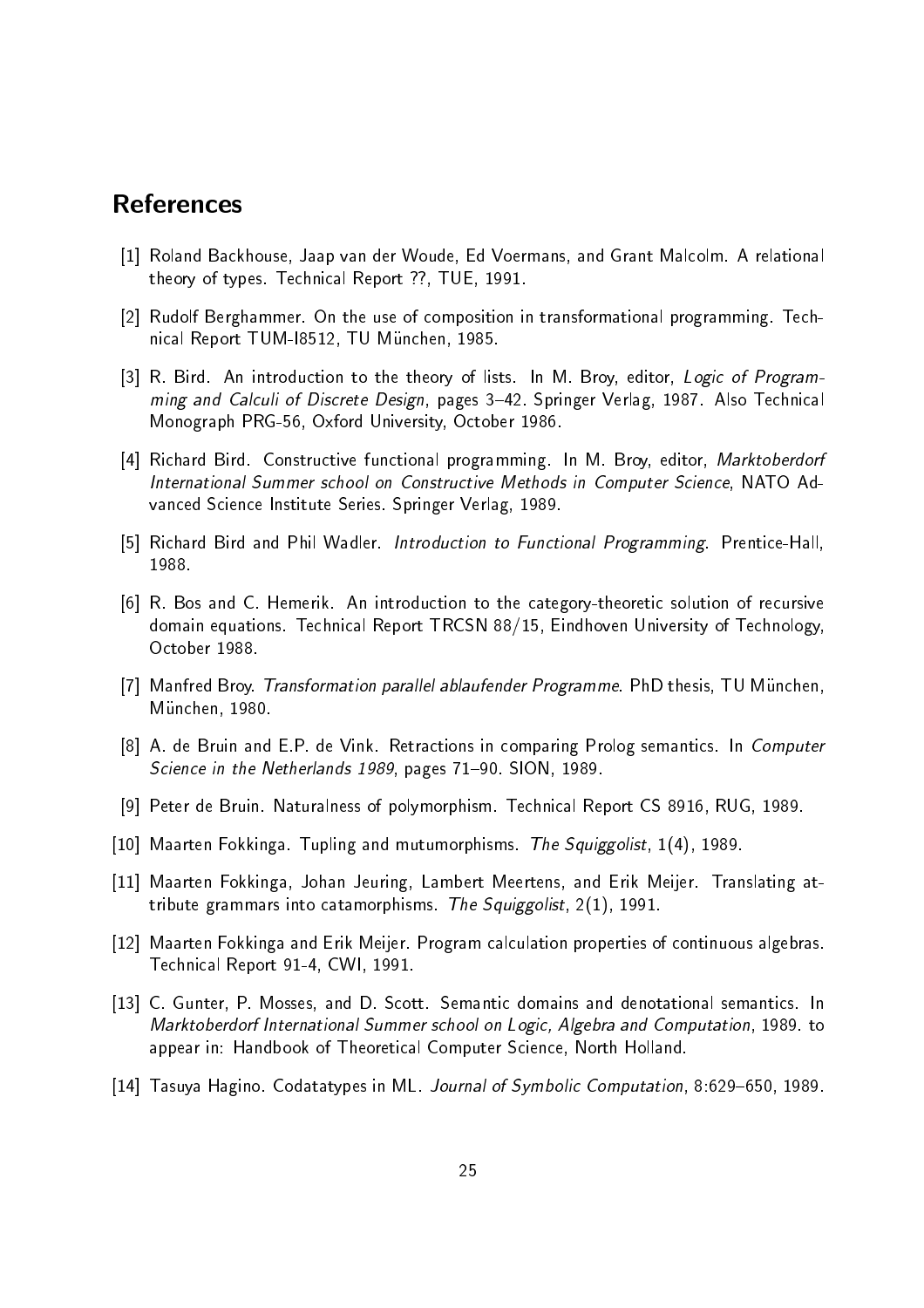- J-Arsac and Y Kodrato- Some techniques for recursion removal- ACM Toplas \$ 322, 1982.
- D-J- Lehmann and M-B- Smyth- Algebraic specication of data types a synthetic ap process Theory International System Theory is a structure of the system of the system of the system of the system of the system of the system of the system of the system of the system of the system of the system of the sys
- Grant Malcolm- Algebraic Types and Program Transformation- PhD thesis University of Groningen, The Netherlands, 1990.
- Lambert Meertens- Algorithmics towards programming as a mathematical activity-In Proceedings of the CWI symposium on Mathematics and Computer Science, pages \$- NorthHolland -
- , and the method meeting appearing the computing  $\alpha$  and  $\alpha$  appears in Formal Aspects of Computing  $\alpha$
- JohnJules Ch- Meyer- Programming calculi based on -xed point transformations seman tics and applications- and and in the University Amsterdam and the University Office
- ross Paterson-Programs-Anny about Functional Programs-Programs-Programs-Programsland, Brisbane, 1988.
- John C- Reynolds- Types abstraction and parametric polymorphism- In Information Pro cessing - North Holland -
- David A- Schmidt- Denotational Semantics- Allyn and Bacon -
- M-B- Smyth and G-D- Plotkin- The categorytheoretic solution of recursive domain equa tions- SIAM Journal on Computing \$ November -
- Joseph E- Stoy- Denotational Semantics The ScottStrachey Approach to Programming Language Theory- The MIT press -
- Nico Verwer- Homomorphisms factorisation and promotion- The Squiggolist -Also technical report RUU-CS-90-5, Utrecht University, 1990.
- Phil Wadler- Views A way for pattern matching to cohabit with data abstraction- Tech nical Report 34, Programming Methodology Group, University of Göteborg and Chalmers University of Technology, March 1987.
- Philip Wadler- Theorems for free ! In Proc ACM Conference on Lisp and Functional Programming, pages 347-359, 1989.
- Philip Wadler- Comprehending monads- In Proc  ACM Conference on Lisp and Functional Programming 1990.
- M- Wand- Fixed point constructions in order enriched categories- Theoretical Computer Science, 8, 1979.